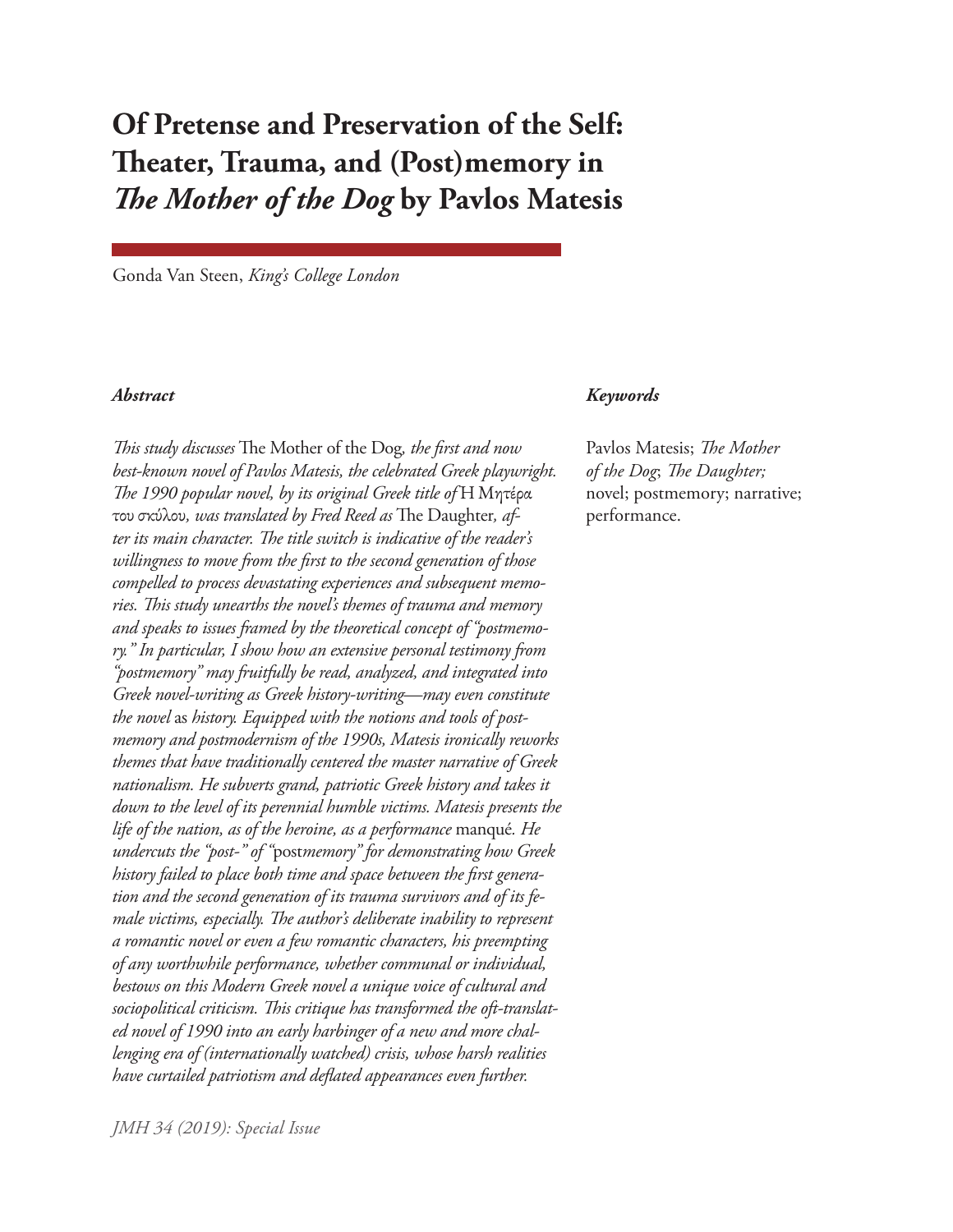#### *Introduction: Trauma, Memory, and Postmemory*

Postmemory describes the relationship that the generation after those who witnessed cultural or collective trauma bears to the experiences of those who came before, experiences that they "remember" only by means of the stories, images, and behaviors among which they grew up. But these experiences were transmitted to them so deeply and affectively as to *seem* to constitute memories in their own right. Postmemory's connection to the past is thus not actually mediated by recall but by imaginative investment, projection, and creation.<sup>1</sup>

Postmemory in Greece takes on a particularly urgent dimension, covering for history and history-writing centered on individuals: in a 1989 move to seal a (temporary) pact of reconciliation between the Greek communists and the Right, both camps authorized the destruction of massive heaps of police and security files containing personal information that dated back to the 1940s.<sup>2</sup> Given this void, social histories and also works of fiction that utilize the methods and tools of multidisciplinary memory studies, such as Matesis's novel of 1990, may shed light on the hidden folds of the 1940s war years and may assist in building a cognitive model applicable to the study of other conflicts and their long shadows as well. The term "postmemory," based on the concept of a memory that reaches back in the past beyond one's own birth or that implies distance between successive generations, was first theorized by Marianne Hirsch in the context of Holocaust Studies and media representations. It became established after appearing in the title of Hirsch's 1997 book, *Family Frames: Photography,*  Narrative, and Postmemory.<sup>3</sup> Hirsch denotes a second generation's relationships to the traumas of its parents,<sup>4</sup> and her apt wording may help the reader to better understand the experiences of the protagonist of Matesis's novel. Against the backdrop of the vast literature on trauma and memory studies and the "capacious analytic term" of "memory,"5 Hirsch concentrates on the remembrance of the Holocaust and examines the role of the family as a space of transmission. She pays special attention to photography as a "primary medium of transgenerational transmission of trauma."6 Other scholars

*Acknowledgments:* I thank Nektaria Klapaki and Eirini Kotsovili for their careful work editing and enriching this paper. All translations from Matesis's novel are from the translation by Fred Reed. Page references to Matesis's novel are based on the book's  $47<sup>th</sup>$  edition, but quotations follow the monotonic system.

<sup>1</sup> Marianne Hirsch, "The Generation of Postmemory," *Poetics Today* 29, no. 1 (2008): 106-107 (italics hers); see also Marianne Hirsch, "Past Lives: Postmemories in Exile," *Poetics Today* 17, no. 4 (1996): 662.

<sup>2</sup> Richard Clogg, *A Concise History of Greece*, 3rd ed. (Cambridge: Cambridge University Press, 2013), 197-198; David H. Close "The Road to Reconciliation? The Greek Civil War and the Politics of Memory in the 1980s," in *The Greek Civil War: Essays on a Conflict of Exceptionalism and Silences*, ed. Philip Carabott and Thanasis D. Sfikas (Aldershot, UK: Ashgate, 2004), 272-274.

<sup>3</sup> Marianne Hirsch, *Family Frames: Photography, Narrative, and Postmemory* (Cambridge, MA: Harvard University Press, 1997).

<sup>4</sup> See Hirsch "Past Lives: Postmemories in Exile"; Hirsch, *Family Frames*; Hirsch, "The Generation of Postmemory."

<sup>5</sup> Hirsch, "The Generation of Postmemory," 105.

<sup>6</sup> Ibid., 103. Aware of some of the criticisms that Hirsch's theory has attracted, Athanasios Anastasiadis applies her interpretive framework to the novel *Η Εβραία νύφη* [*The Jewish Bride*], published by Nikos Davvetas in 2009 and inspired by turbulent Modern Greek history. Athanasios Anastasiadis, "Transgenerational Communication of Traumatic Experiences: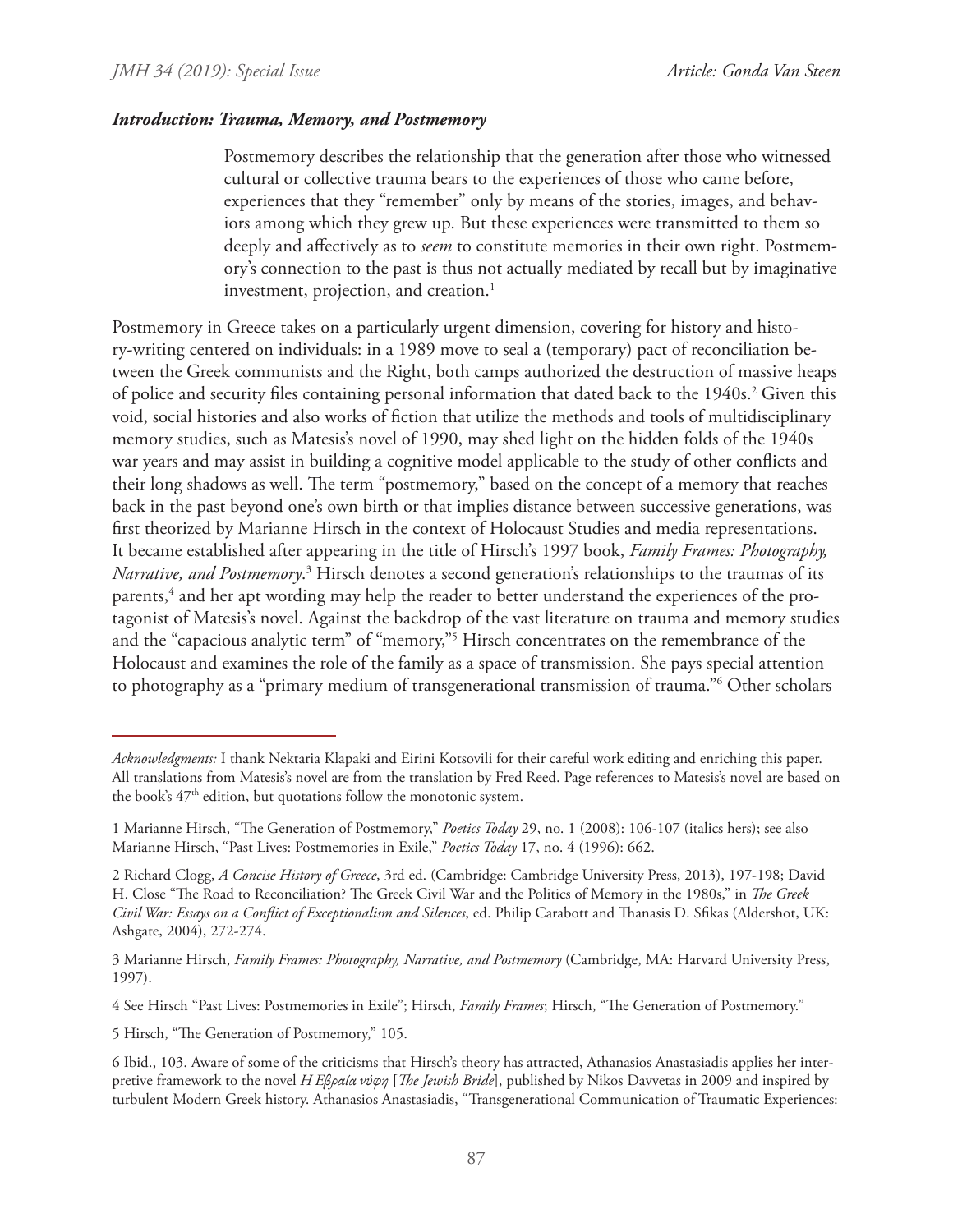working at the intersection of oral history theory and memory studies have used different terms to capture the validity and intensity of the intergenerational transmission of memory.7 Froma Zeitlin speaks of the postsurvivor as the "vicarious witness," who delivers "acquired testimony."8 Rather than impede identification with the first generation, the sense of belatedness actually intensifies the subject's will to identify. Zeitlin observes the common belated witnesses' involvement in mimetic reenactments of scripts over which they may only tenuously claim authorship, let alone authority.<sup>9</sup> Thus the postsurvivors' sense of identification, even over-identification, seeks expression in venues of reperformance or "modes of reenactment."10

The following sections attempt to recover some of the ambivalent voices of memory and postmemory in Roubini aka Raraou, the female protagonist of Matesis's novel, beyond the silences of Asimina, her traumatized mother. Raraou has continued to relive her mother's war trauma as a deeply felt experience affecting place, belonging, and identity in complex ways. This memory has shaped her own identity, which, like her mother's, has never found rehabilitation and has thus been suspended in a state that is indefinite, not only in the temporal sense but in its very nature as well. Does Raraou's sharing of this trauma with her mother leave any room for a daughter's reading of past events for the virtually safer distance of postmemory? Raraou is a mediocre actress who speaks with sarcasm about any Greek "sacred cow." Is her pursuit of (ironizing) performance, in real life as well as on stage, enough of a creative distancing process? May we qualify this lifelong pursuit as a constitutive element of postmemory? For apparently self-aggrandizing and professed "artistic" reasons, which thinly veil vulnerabilities, Raraou has always wanted to "go live," "perform," or dramatize her life story. She thinks of herself as a lead actress but typically settles for the parts of extras. Hirsch's work helps the reader comprehend where this personal but far from unusual mode of trauma processing comes

9 Ibid., 130.

10 Ibid., 130.

Narrating the Past from a Postmemorial Position," *Journal of Literary Theory* 6, no. 1 (2012): 8-9, 10, 11-12, 15-16, 17, 18-19, 20, 21-22. With Hirsch, Anastasiadis emphasizes that postmemory is not only an inherited but also an "investigated" form of memory (Ibid., 6). The 2013 collective volume edited by Demertzis, Paschaloudi, and Antoniou has brought the notion of "cultural trauma" to the forefront of the Greek debate. Demertzis names memory, emotion, and identity as the fundamental elements of cultural trauma theory. Nicolas [Nikos] Demertzis, "The Drama of the Greek Civil War Trauma," in *Narrating Trauma: On the Impact of Collective Suffering*, ed. Ron Eyerman, Jeffrey C. Alexander, and Elizabeth Butler Breese (Boulder, CO: Paradigm Publishers, 2011), 146. With co-author Lipovats, Demertzis has also defined the cultural trauma that is associated with life condemned to a closed, narrow-minded society (reputedly of the village). For a discussion focused on Greek writing from the 1950s through 1980s, see Nikos Demertzis and Thanos Lipovats, chap. 6 in *Φθόνος και μνησικακία. Τα πάθη της ψυχής και η κλειστή κοινωνία* [*Envy and Resentment: The Soul's Passions and the Closed Society*] (Athens: Polis, 2006).

<sup>7</sup> Loring M. Danforth and Riki Van Boeschoten, *Children of the Greek Civil War: Refugees and the Politics of Memory* (Chicago: The University of Chicago Press, 2012), 220, 221, 224, have incisively deployed the broader categories of the politics of memory, war-related memory, and the memory war in the context of the Greek Civil War and its aftermath. They have stressed the complexities of the relationships between experience, memory, and narration. See also Riki Van Boeschoten et al., eds., *Μνήμες και λήθη του Ελληνικού Εμφυλίου Πολέμου* [*Memories and Oblivion of the Greek Civil War*] (Thessaloniki: Epikentro, 2008).

<sup>8</sup> Froma I. Zeitlin, "The Vicarious Witness: Belated Memory and Authorial Presence in Recent Holocaust Literature," in *Shaping Losses: Cultural Memory and the Holocaust*, ed. Julia Epstein and Lori Hope Lefkovitz, (Urbana: University of Illinois Press, 2001), 128, 129.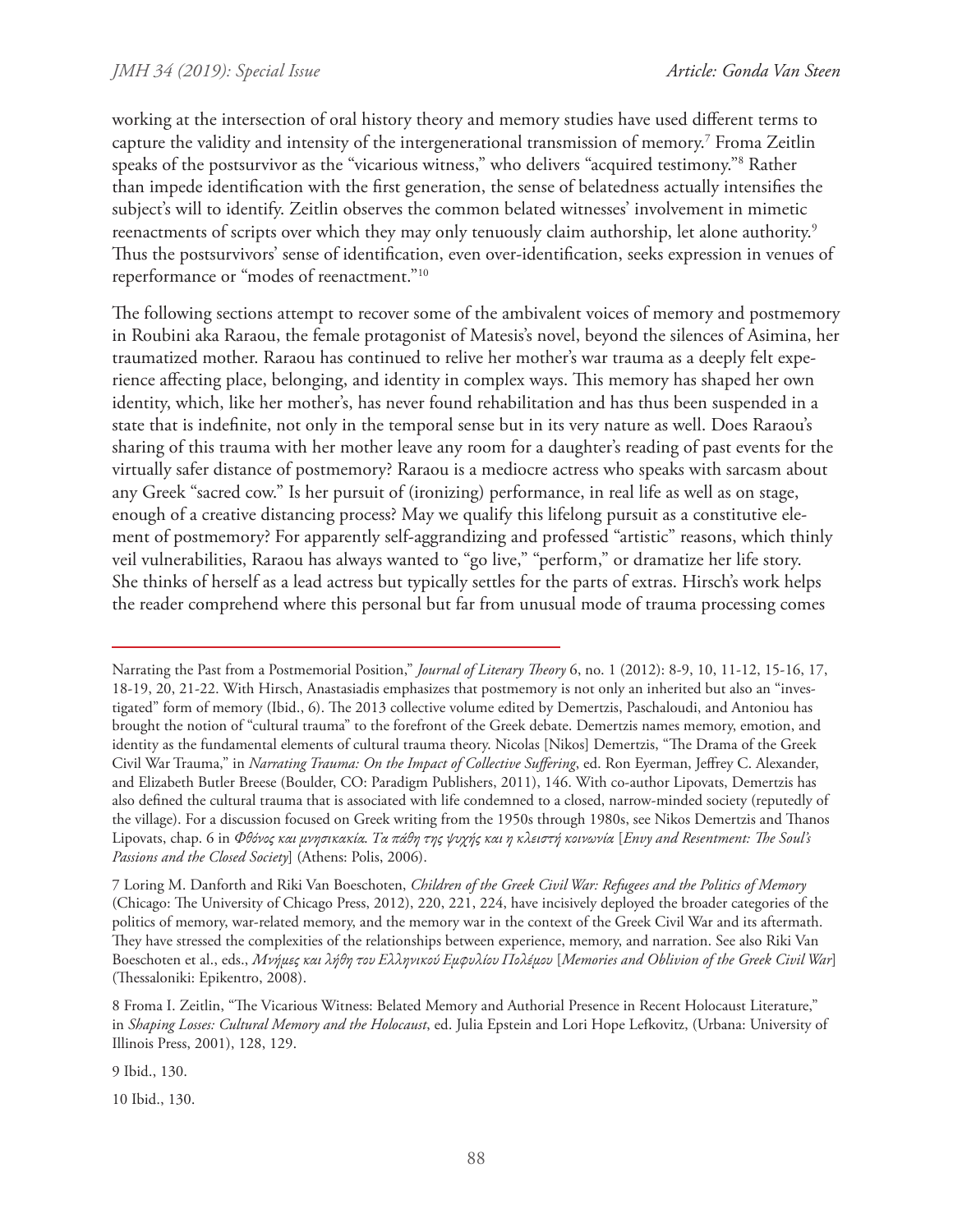from:

Postmemory is a powerful and very particular form of memory precisely because its connection to its object or source is mediated not through recollection but through an imaginative investment and creation.<sup>11</sup>

Postmemory suffers from an (understandable) misconception of its value as reliable testimony or proof. Some studies have even tried to scientifically capture the evidentiary contribution of postmemory, thus "quantifying" its presumed speculative nature.<sup>12</sup> I agree that empathic mimicry ensues from inherited wounds (whether spoken about or suppressed in silence or situated at any stage in between), but also that these wounds can be alleviated with the quasi-homeopathic treatment of remembering and reappropriating—indeed, of mimicking. The "limitations of verbal communication" can often be superseded by nonverbal, alternative forms of communication, such as self-expression through art.13 The iconoclast Raraou turns to the (low-brow) stage and also to a mode of obsessive confiding in the reader, who becomes listener and confidante before she knows it and even against her will,<sup>14</sup> until she realizes, with some relief, that an observer-psychiatrist is standing by, to deal more patiently and more professionally with Raraou's descent into insanity.

# *Remembering—or Not—for Survival*

αλλά μιά ζωή έπρεπε να κολακεύω για να επιζήσω και επέζησα but me, all my life I've been buttering up people to survive, and believe you me I've survived<sup>15</sup>

14 Spyros Tsaknias, review of *Η Μητέρα του σκύλου. Mυθιστόρημα*, by Pavlos Matesis, in *Πρόσωπα και μάσκες* [*Characters and Masks*] (Athens: Nefeli, 2000), 137.

<sup>11</sup> Hirsch, *Family Frames*, 22.

<sup>12</sup> See, for instance, Sarah Gangi, Alessandra Talamo, and Stefano Ferracuti, "The Long-Term Effects of Extreme War-Related Trauma on the Second Generation of Holocaust Survivors," *Violence and Victims* 24, no. 5 (2009): 687-700.

<sup>13</sup> Kostis Kornetis, "Public History and the Issue of Torture under the Colonels' Regime in Greece," *Ricerche Storiche* 44, no. 1 (2014): 88. The multifaceted relations between trauma and art have been the subject of a growing literature that, again, originated in Holocaust Studies. However, Sophia Richman's recent book, entitled *Mended by the Muse: Creative Transformations of Trauma* (2014), adds a Greek angle to the better researched long view on Jewish history, experience, and memory. A novella by Elias Maglinis entitled *Η Ανάκριση* (translated by Patricia Felisa Barbeito into English as *The Interrogation* in 2013) dramatizes how personal trauma and torture experienced by a father in the past of the Greek dictatorship impact upon his daughter's life and art in ways that are far from superficial. The link between "transmittable trauma" in fiction and in reality has been accentuated by Kornetis (in "Public History, 88), who focuses on the torture inflicted on activists of the 1968 generation and their children's patterns of anxieties. A recent crop of literature and art bespeaks the Greek side of a second-generation commitment to memorial literature/art, in which imaginative work meets emotional labor. The 2015 movie *Fils de Grèce: Τα Παιδιά του Εμφυλίου* [*Sons of Greece: The Children of the Civil War*], directed by Dionysis Grigoratos, presents the interwoven memories and histories of the first through third generations of Greeks who experienced the Civil War. The movie further acknowledges the role of archiving, interpreting, and (re) performing the kind of deep trauma that is stirred up again by the current Greek economic and social crisis.

<sup>15</sup> Pavlos Matesis, *Η Μητέρα του σκύλου: Mυθιστόρημα* [*The Mother of the Dog: A Novel*] (Athens: Kastaniotis, 1990), 96-97; translated into English as *The Daughter* by Fred A. Reed (London: Arcadia Books, 2002), 79 (hereafter cited as *Mother of the Dog* and *The Daughter*, respectively).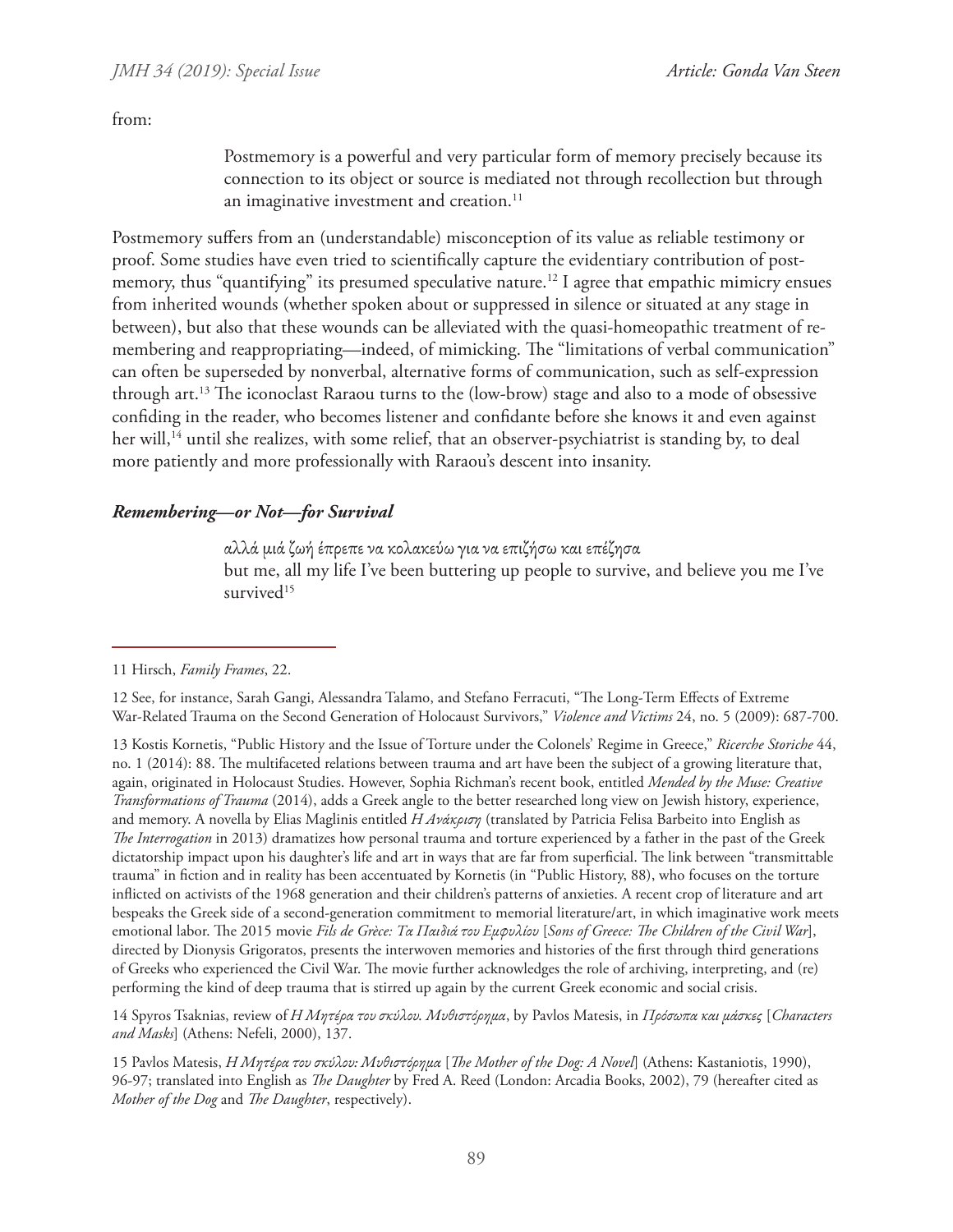The main events of Matesis's novel *The Mother of the Dog* (or *The Daughter*) are set in the Greek countryside of the 1940s, during and after the Axis Occupation. The narrative relies on memory, however, and quickly becomes episodic and associative. Some life-changing events and invocations of survival tactics pertain to later decades (the 1950s through 80s), during which the haunting past returns to the main characters by way of narrative flashbacks or remembrances. The harsh trials and tribulations endured by Raraou and her closest family do not elevate or aggrandize the characters. Rather, they systematically strip them of their defining human qualities, such as emotionality, femininity, the physical voice, patriotic sentiments, religious beliefs, higher hopes and aspirations. Mother and daughter suffer the cruelty of the—far from idyllic—Greek village (named Epalxeis, translated as "Rampartville"). After a harrowing crisis of Asimina being publicly disgraced, they move away to an aggressively expanding Athens. There they find anonymity, but also the ugly urban equivalent of the village, surrounded as they then are by the rapidly changing, merciless state that again tests the individual's pursuit of life and love. In the city as in the village, Greek "high-society" members vindictively pursue their victims and scapegoats from the lower classes, who have shown the naïve "audacity" to commit to the quest for happier endings for themselves, their children, and their loyal neighbors.

Along with shifty politicians and other self-important "worthies," scammers and profiteers populate Matesis's dark portrait of mid-twentieth-century Greece. Virtue, faith, and tradition are revived only to be questioned and debunked. Virginity, sexuality, and even prostitution are never quite what they seem. Not without some resentment, women are forced to assume male roles in the absence of reliable men, whether they are vanishing fathers, lost siblings, or unavailable male partners. Even then, poorer women remain marginalized, and Raraou's position is always that of an "off-center character."16 Post-WWII liberation becomes a caricature of freedom for reinstating gender conventions and demarcating new, socially conditioned prisons.17 Loyalty and solidarity often prove to be as fickle as the Greek wartime collaborators themselves, who change names, colors, flags, and affiliations overnight and proclaim themselves long-time patriots and champions of Greek autonomy and territorial integrity.18 The instinct for survival has not purified Matesis's characters but merely discloses multiple layers of compromise and corruption. Hellenism and heroism themselves are exposed by the many voices clamoring for a more realistic notion of national selfhood. Greater Greece has been tainted by its selfish upper classes, which treat fellow human beings like pawns, with a fickleness akin to that of fortune herself. The modern novel's finale does not offer resolution, but it features a rediscovery of the profound relationship between the daughter and her haunted and long-silent mother. Matesis's anti-romance asserts itself as a representation not of true love, but of shared trauma through fiction. And this fiction is well geared toward the Greek predicament of recent crises.

18 Ibid., 128-129, 136.

<sup>16</sup> Dimitris Tziovas, *The Other Self: Selfhood and Society in Modern Greek Fiction* (Lanham, MD: Lexington Books, 2003), 48.

<sup>17</sup> *The Daughter*, 128. Page references to Reed's text appear in parenthesis, for easier consultation by those who are unfamiliar with, or are still studying Modern Greek.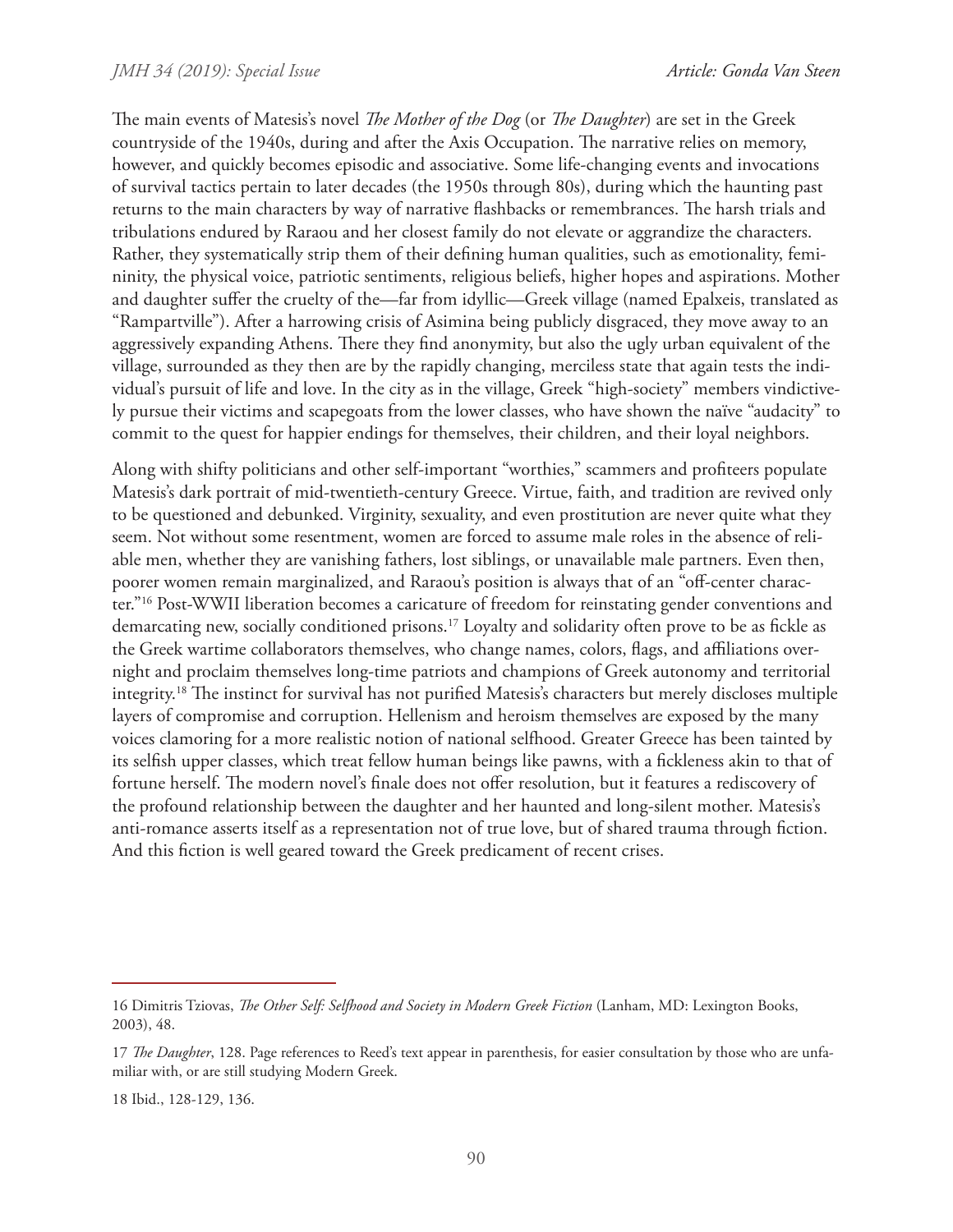## *"I'm Raraou, artiste, and my country is my two pensions"19*

Raraou is a far from shrewd "social climber," who manages to survive by blurring the distinctions between reality and artifice. Matesis captures the airs that she puts on exceedingly well. The cutting language for which the author is known exposes the petit-bourgeois mentality of his essentially harmless heroine, who tries to elevate her idiosyncratic popular idiom with remnants of a katharevousa that merely point up its incongruities.<sup>20</sup> Language and relentless attitude color the demarcation lines between provincial and urban, old-fashioned and trendy. "[Mrs Kanello] still talks like a provincial," Raraou declares haughtily, whereas "[m]e, I always make a point of speaking like a real Athenian in all my social encounters."<sup>21</sup> This purportedly "real" Athenian has choices to make and alliances to espouse. Raraou, the self-made but still naïve opportunist, has no scruples about seeking her own petty self-interest: "being on the winning side is the best idea, the sidelines never did suit me."22 Thus the processes of memory and postmemory engender a characterization that emerges from Raraou's self-narration. Additionally, indirect references and incidents imply characteristics of the heroine through metaphor, tokenism, and strategic focalization. Occasionally, they destabilize the certainties that the insecure actress has tried to build up through self-characterization and burnished remembrance.

The main character's self-interest, the core of her self-characterization, becomes a plot-driver in its own right. This self-interest, which centers Raraou's world and the words to describe it, inspires some outrageous statements that flout the Greek nationalist tradition. Some of Raraou's pronouncements go as far as to invert tradition, debunk patriotism, and deconstruct the homeland altogether. In the midst of national and military crises, with the survival of Greece as a country at stake, Raraou merely sees history interfere with, if not sabotage, the rise of the "artiste." She makes multiple caustic references to what is commonly known as the "Greek epic of 28 October 1940," the clarion call for the Greeks to bravely stave off Mussolini's invading armies. Greece's legendary "No" of resistance to the

<sup>19</sup> *The Daughter*, 204. In the original Greek: «είμαι η Ραραού, καλλιτέχνις, και πατρίδα μου είναι οι δύο μου συντάξεις». *Mother of the Dog*, 243.

<sup>20</sup> See further Kyriaki Chrysomalli-Henrich, «Σάτιρα και ειρωνεία: Στοιχεία ανατροπής της τραγικότητας στο *Η Μητέρα του σκύλου* του Παύλου Μάτεσι» ["Satire and Irony: Elements Subverting Tragedy in *The Mother of the Dog* of Pavlos Matesis"], in *Cultura Neogriega: Tradición y modernidad. Actas del III Congreso de Neohelenistas de Iberoamérica (Vitoria-Gasteiz, 2 de junio – 5 de junio de 2005)*, ed. Javier Alonso Aldama and Olga Omatos Sáenz (Spain: Sociedad Hispánica de Estudios Neogriegos, Universidad del País Vasco, 2007), 334; Dimosthenis Kourtovik, review of *Η Μητέρα του σκύλου: Mυθιστόρημα*, by Pavlos Matesis, in *Ημεδαπή εξορία· Κείμενα για την ελληνική λογοτεχνία 1986-1991* [*Half-Exile: Essays on Greek Literature, 1986-1991*] (Athens: Opera, 1991), 122; and Tsaknias, review of *Η Μητέρα του σκύλου: Mυθιστόρημα*, 139-141. The latter two find this mixed language and also other ingredients of the novel rather contrived. In *The Daughter*, Reed translates «διότι», one of Raraou's favorite turns of phrase, into "seeing as how," and thus into a marker of the newcomer's pseudo-sophistication. Page 128 of Reed's translation offers an apt example of how this expression, which remains at odds with Raraou's colloquial idiom, leads to clever-sounding but otherwise disjointed sentences like: "Seeing as how in the meantime reprisals against the collaborators had started." The original Greek sentence reads: «Διότι στο μεταξύ άρχιζαν τα αντίποινα εναντίον των συνεργασθέντων». *Mother of the Dog,* 152.

<sup>21</sup> *The Daughter*, 89. In the original Greek: «Δεν το 'κοψε το επαρχιώτικο . . . Εγώ πάντως, στις συναναστροφές μου μιλάω πάντα πολύ αθηναϊκά». *Mother of the Dog*, 107.

<sup>22</sup> *The Daughter*, 205. In the original Greek: «σκόπιμο είναι να είσαι πάντα με τον νικητή, δεν μου πάει εμένα να βρίσκομαι στο περιθώριο». *Mother of the Dog*, 244.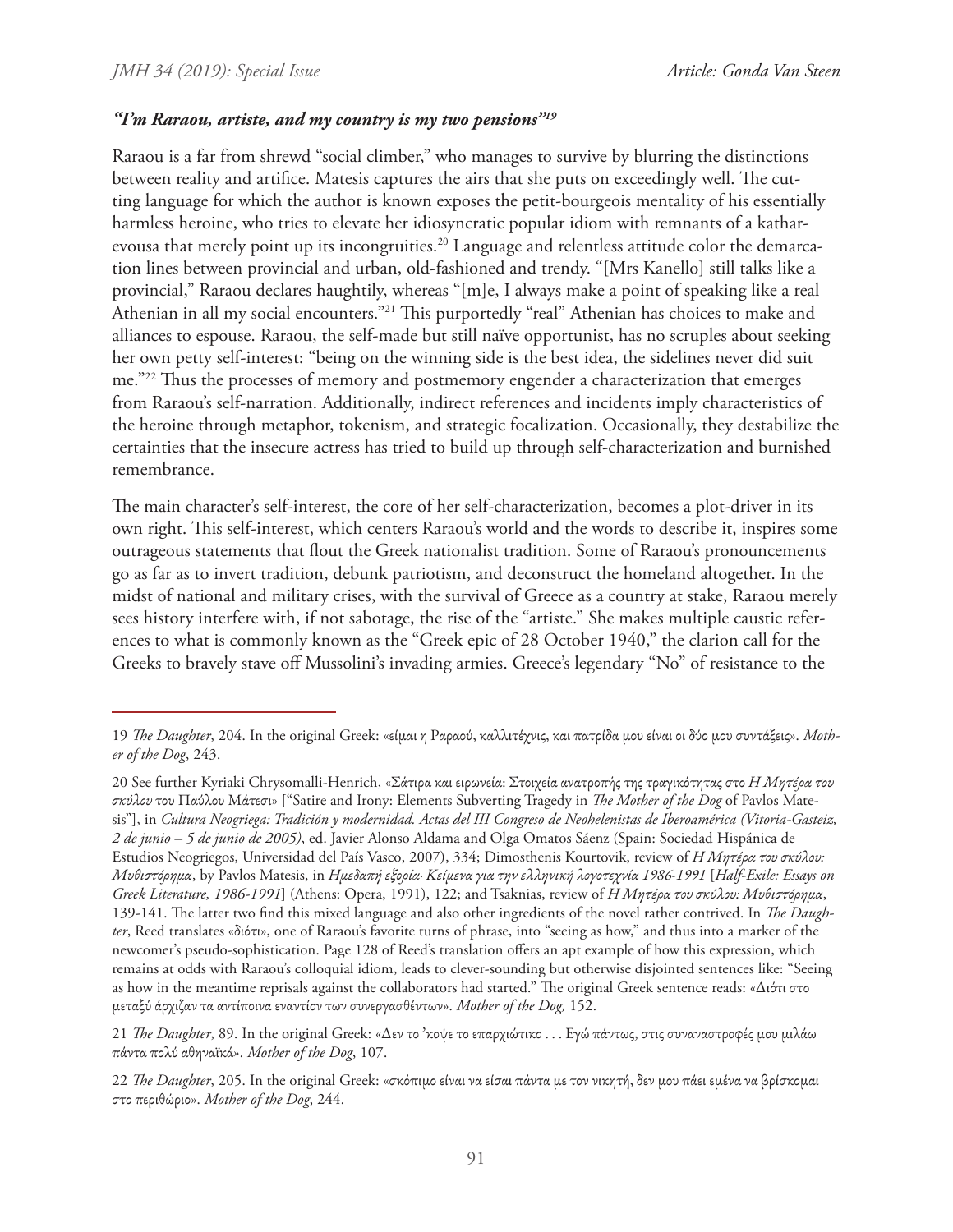fascist forces, which is celebrated on "Ochi Day" to this day, has Raraou sneer:

Είκοσι έξι κάνουμε πρεμιέρα, σημειώνω εγώ θρίαμβο ως κόρη ορφανής, είκοσι οχτώ ξεσπάει ο πόλεμος, λες και μου έκαναν σαμποτάζ παιδί μου. . . . πάνε οι παραστάσεις, αναστέλλεται η καρριέρα μου. Βρήκαμε την ώρα, ως έθνος, να πούμε το σκασμένο το όχι, για να μου κόψουνε την τύχη εμένα. Τέλος πάντων, προηγείται η πατρίς, αν και αόρατη.

On the twenty-sixth [26 October 1940] was the premiere, my moment of glory as the motherless child, and on the twenty-eighth the war breaks out, you'd have sworn somebody was out to sabotage me, artistically speaking. . . . [T]hat was curtains, so to speak; end of career. And us, as a nation, we have to go and say that cursed 'No', just to spoil my future. Anyway, fatherland comes first, even if you can't see it.<sup>23</sup>

Not even the much-lauded Greek heroism displayed in the Greek-Italian War (on the Albanian front) can placate Raraou's resentment. Even years later, Matesis's anti-heroine does not hesitate to state her personal beef and to knock Greek patriotism off its pedestal: "That's my main quarrel with the Axis and the Occupation, the main reason I condemn them is because I wanted to take off as an artist and they wouldn't let me."24 Distant Greek myth is not safe, either, from Raraou's proprietary, self-serving reading of "history." In all seriousness, Matesis's protagonist routinely conflates ancient and modern name-giving, the communal and the individual, the public and the private. She does so obeying the only authoritative voice she trusts—that of her mother, who herself, in a wartime hour of need and fear, unstitched the family's Greek flag to turn it into underwear for her destitute children.25 Kyriaki Chrysomalli-Henrich regards this "double blasphemy" as the kind of act that Matesis likes to credit to intrepid women.<sup>26</sup>

> Και τις Κυριακές έπαιρνε η μάνα μου το βιβλίο και καθόταν και διάβαζε, Ιστορία και Γεωγραφία κυρίως, της έκτης Δημοτικού. Για τους Τρωαδίτες, τον Πρίαμο, τους Δώδεκα Θεούς, τους Έλληνες. Τότε μάθαμε, κι εγώ και η μαμά μου πως και εμείς Έλληνες λεγόμεθα, εκτός από Μέσκαρη.

*Mother of the Dog*, 17-18; *The Daughter*, 8-9. 26 Chrysomalli-Henrich, «Σάτιρα και ειρωνεία,» 331.

<sup>23</sup> *Mother of the Dog*, 102; *The Daughter,* 84.

<sup>24</sup> *The Daughter*, 147. In the original Greek: «Αυτό κυρίως καταλόγιζα στην Κατοχή και στον Άξονα, γι' αυτό κυρίως τους κατηγορώ· που πήγαν να βάλουνε φραγμό στην καλλιτεχνική μου πτήση». *Mother of the Dog*, 173.

<sup>25</sup> Recalling this episode, Raraou speaks with admiration of her mother's courage for placing her children's needs before national and religious symbols. In the original Greek, the passage reads:

Τώρα, την ξηλώσαμε και η μητέρα μου την έκοψε κι έβγαλε τέσσερα ζεύγη φανελλάκια για όλα μας, και από δύο βρακιά του καθενός. Μάλιστα, θυμάμαι, στο δικό μου βρακί έλαχε η μέση, με το σταυρό, δε σήκωνε ξήλωμα, κι έτσι φόραγα βρακί κυανόλευκο και ο σταυρός μ' έκοβε στον καβάλλο αποκάτω ακριβώς.

Now, after we unstitched it [the family's Greek flag] Mother cut it into four shifts and two pairs of drawers each. In fact, I remember mine were cut from the middle of the flag, the part with the cross: we couldn't unstitch that part, so I ended up with drawers in our national colours with the cross right in the crotch.

<sup>92</sup>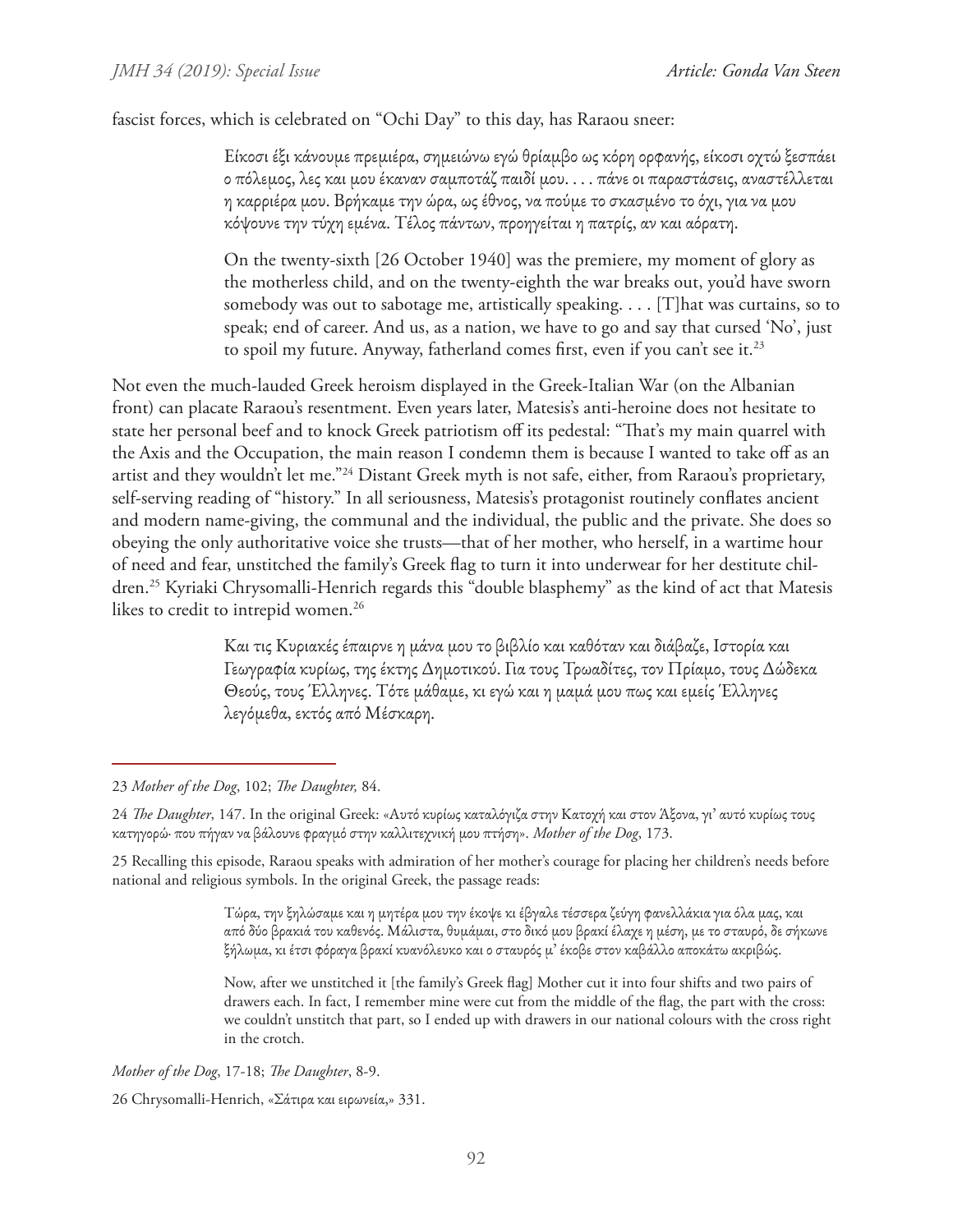On Sundays Ma would sit down and read a book, mostly History and Geography it was, from the sixth grade. All about the Trojans, King Priam, the Twelve Gods, the Hellenes. That's when we found out, Mum and me, that we are also called Hellenes, in addition to Meskaris.27

Matesis shuns any celebration of the glorious classical Greek past and does not resuscitate ancient myth. He marks such celebrations as typically male, and he lets Asimina enact a gendered deed of subverting, of (literally) disassembling the nationalist master narrative. Raraou ups the ante of gendered subversion by desacralizing the Greek homeland, as when she expounds: "Greece, she's like the Holy Virgin: nobody ever saw her" (see below).<sup>28</sup> Matesis foregrounds, rather, personal, even "banal" histories that have long been marginalized, such as those of the common Greek people, named and unnamed alike, during the war years. Names are important to the uneducated Raraou, and they become a means to an end. Her father has gone one step further, turning the Albanian War into his means to his end: he deserted, took a new name and false identity, began a new life, and established a new family.29 Failing to return as a proper father to his first family, he, too, performed his act on the stage of waning Greek patriotism. He, too, chose a "stage name" (according to Reed's translation, whereas the original Greek uses «ψευδώνυμο» or merely "pseudonym").30 Raraou's father went missing, only to reappear and disappear again.31 As Chrysomalli-Henrich notes, Matesis presents the father's abandonment of his family as far worse than his desertion from the Greek army.<sup>32</sup> An unsentimental, hardened Raraou barely denounces her father's irresponsibility, however, as long as her second pension, her pension for being a "fatherless orphan," remains secure (in the original Greek «ορφανή πατρός»).33 In the absence of men fulfilling their patriotic and other duties—a predicament to which Raraou tells herself that she has grown accustomed—the women are simply compelled to take on traditionally male roles as well. Raraou lies about the last time she saw her brother Sotiris, then she corrects herself and modifies her account when she retells the story.<sup>34</sup> The men of the Meskaris family appear to dwell in a constant interplay between narrative "reality" and its malleable

- 32 Chrysomalli-Henrich, «Σάτιρα και ειρωνεία,» 332.
- 33 *The Daughter*, 200; *Mother of the Dog*, 237.

<sup>27</sup> *Mother of the Dog*, 170; *The Daughter*, 144.

<sup>28</sup> *The Daughter*, 206.

<sup>29</sup> Ibid., 199.

<sup>30</sup> *The Daughter*, 205; *Mother of the Dog*, 244.

<sup>31</sup> *The Daughter*, 198-200. [Page references to Reed's text appear in parenthesis, for easier consultation by those who are unfamiliar with, or are still studying Modern Greek.]

<sup>34</sup> Other scholars and critics have pointed out additional inconsistencies in Raraou's narration, which is a deadpan but also a fragile account given by an equally fragile person. See, for instance, Athanasios Anastasiadis,"Trauma—Memory— Narration: Greek Civil War Novels of the 1980s and 1990s," *Byzantine and Modern Greek Studies* 35, no. 1 (2011): 103; and Dimitris Tsatsoulis, «Οι Εκδοχές της αλήθειας: Για τις αφηγηματικές τεχνικές και τις γλωσσικές ανατροπές στη Μητέρα του σκύλου του Παύλου Μάτεσι» ["Versions of the Truth: About the Narratological Techniques and the Linguistic Subversions in *Η Μητέρα του σκύλου* of Pavlos Matesis"], in *Η Περιπέτεια της αφήγησης: Δοκίμια Αφηγηματολογίας για την Eλληνική και Ξένη Πεζογραφία* [The Adventure of the Narrative: Essays on Narratology and Greek and Foreign Prose Writing] (Athens: Ellinika Grammata, 1997), 200-201. I concur with these scholars that listing such discrepancies is, therefore, not a fruitful undertaking.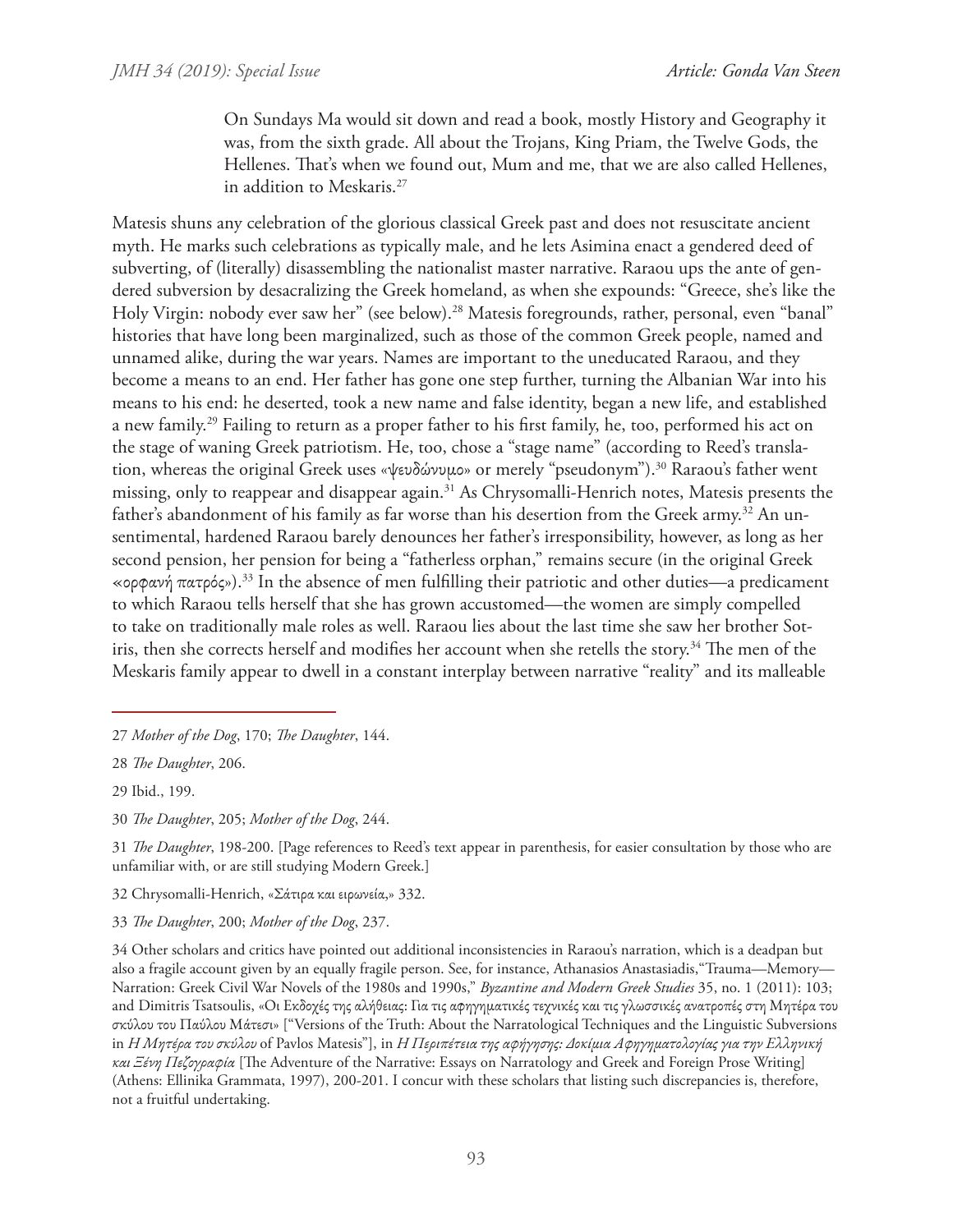reconstruction. In the end, however, the teenage Raraou alone is ready to assume the role of head of a household of two. She becomes a close and loyal caretaker to Asimina, in a complete role reversal of the mother-daughter relationship. Absent men simply remain absent and, if one believes Raraou, perhaps for the better. Equally absent and unreliable are the male politicians, and one doctor and Member of Parliament in particular. Doc Manolaras may have been helpful by sending a few odd favors Raraou's way, but he is merely building up clientelist relations of crude patronage. Corruption, voting fraud, and tampering with ration cards are not alien to Doc Manolaras,<sup>35</sup> but Raraou accepts the favors and pushes any scruples aside. She also never doubts whether Manolaras really took care of her brother Fanis, who somewhat mysteriously disappears from view.<sup>36</sup>

The double pension that Raraou pursues and protects at all costs is the topic of much discussion throughout the novel: at stake are her actor's pension in addition to her orphan's pension. Like a red flag, Raraou's obsession with her double pension signals her dwindling patriotism and civic spirit. She commits nothing short of pension fraud, but she feels perfectly entitled to do so: "I'm Raraou, artiste, and my country is my two pensions."37 Committing little "white" fraudulent acts comes easy to Raraou; in fact, it is her mode of survival, it is the measure of her success, it is her cue to take further advantage when the opportunity presents itself. Thus Raraou takes every bit of advantage of a special pass to receive free access to the theater. Proud to be an actress with nine lives, Raraou hardly cares when people make insinuating comments, drawing on the famous maxim that "Greece never dies"—and, Matesis implies, Greece never sees resurrection, either:

Ραραού, μου κάνουν οι κομπάρσοι, εσύ είσαι σαν την Ελλάδα, ποτέ δεν πεθαίνεις.

Πολύ που χέστηκα εγώ αν πεθαίνει η Ελλάς, μη σώσει και πεθάνει, την είδα εγώ την Ελλάδα ποτέ μου . . . ; Η Ελλάδα είναι σαν την Παναγία· δεν τη βλέπει κανείς μας ποτέ…. Ενώ τ' αυγά μου στο ψυγείο μου τα βλέπω. Τη σύνταξη τη βλέπω. Είμαι επιτυχημένη εγώ.

Raraou, the extras all tell me, you're just like Greece, you never die.

Frankly I couldn't care less if Greece lives or dies, one way or the other. What did Greece ever do for me? . . . Greece, she's like the Holy Virgin: nobody ever saw her…. Me, I can see my eggs in the fridge. My pension, I can see that. I'm a success.<sup>38</sup>

Pension fraud and stealing from the state are the two sides of every coin that Raraou may well pocket. Fleecing the fatherland may well be a long-lasting and even fulfilling modus operandi, "validated" by the fact that the nation owes her for making her mother suffer:

> Η σύνταξη είναι πιο σταθερή από όποιον σύζυγο. Και πιο θερμή. Και ούτε έχω τύψεις που εξαπατώ το έθνος. Αυτό, γιατί κούρεψε τη μαμά μου; Δέχομαι τη σύνταξη κυρίως ως έκφραση συγγνώμης εκ μέρους του έθνους απέναντι στη μαμά, για την απρέπεια που της έκαναν τότε.

<sup>35</sup> *The Daughter*, 151-152.

<sup>36</sup> Ibid., 151, 200, and *passim*.

<sup>37</sup> Ibid., 204.

<sup>38</sup> *Mother of the Dog*, 245; *The Daughter*, 206.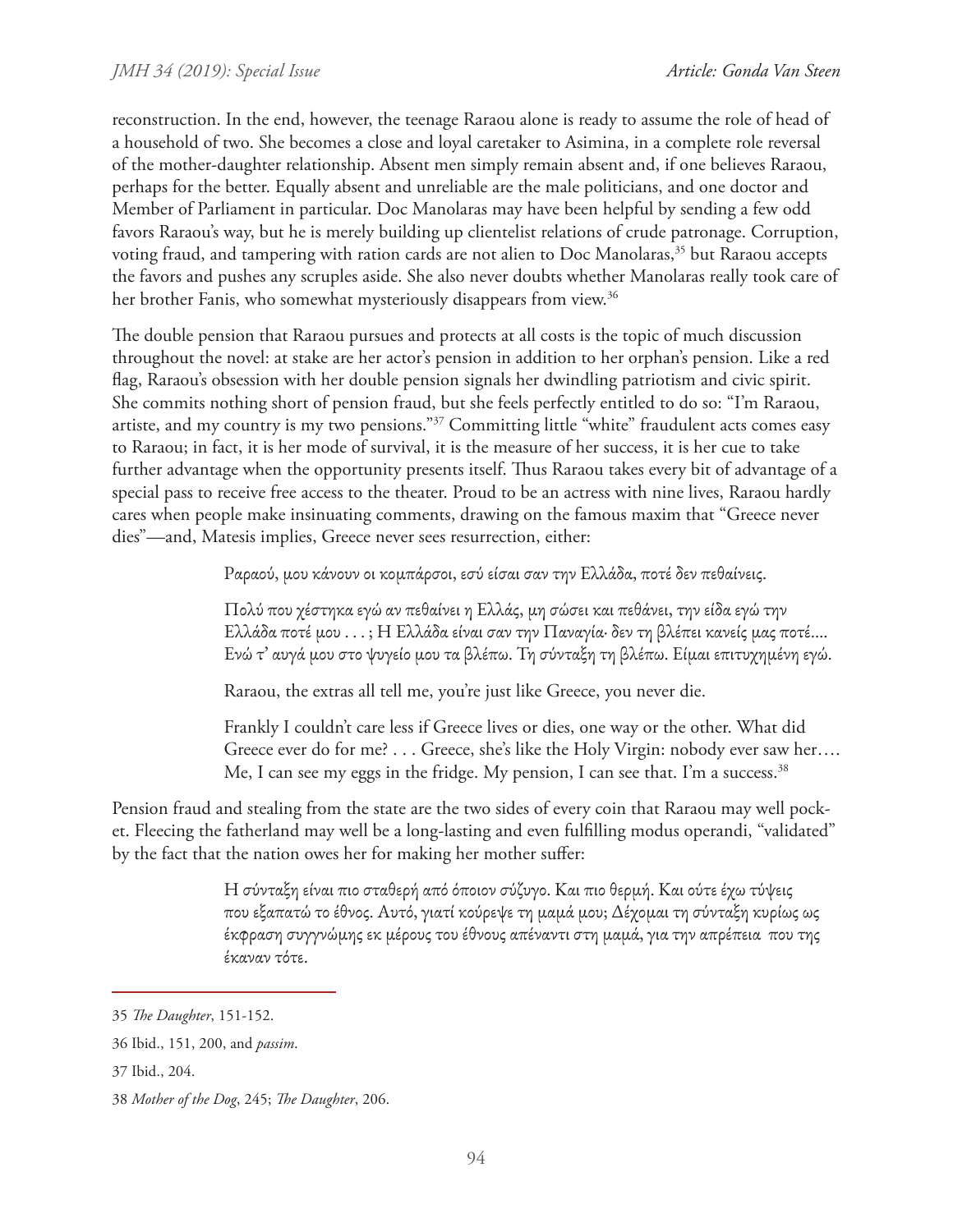You can count on your pension better than on any husband. It's warmer, too. So maybe I'm cheating the nation but I don't regret it for a minute. How come they sheared off my mum's hair, just tell me that? I accept this pension mainly as if it was the nation begging for pardon from Mother, for the disgrace they made her suffer back then.39

Begging is another of Raraou's performance and cheating acts. From a debutante beggar, this survivor works herself up to the level of a "professional," capable of exploiting the patriotic and philanthropic ethos of others.40 Thus the beggars' parade of three (Raraou, Asimina, and the mutilated stranger with whom they team up) must exorcise the earlier parade of the public humiliation, before the mudslinging (literally!) crowds. Raraou does not at all seek to forget this humble phase in her earlier life, which plays out in a non-descript time period that may or may not have occurred.<sup>41</sup> Inverting the very meaning of restorative forgetting, Raraou lets this memory, rather, become an intrinsic part of her repertoire of survival strategies. In a picaresque or carnivalesque fashion (complete with a cart), Raraou has managed to perfect her begging routine as a stage gig, and she has (virtually) succeeded for never feeling shame, not even amid hyperbolic pretense:

> φόραγε τα ψηλοτάκουνα και υποδεχόταν τους πελάτες, άρχιζε το νούμερο της ζητιανιάς. Έτσι το έβλεπε αυτή, ως νούμερο από ρεβύ, ως εισόδια στον κόσμο της θεατρικής τέχνης.

Η ίδια έλεγε στη μητέρα της, αργότερα, . . . πως αυτή η περίοδος της ζητιανιάς με τον ανάπηρο της χάρισε τα εφόδια ν' αντιμετωπίζει τους θεατές. Επιπλέον, έμαθε να μη θίγεται, ούτε να νιώθει ντροπή, η ντροπή είναι για τους επαρχιώτες, έλεγε στη μαμά της.

She would . . . slip on her pumps and wait for the customers to arrive, then launch into her begging number. That's how she imagined it, as a number in a review, as her theatrical debut.

Later, . . . she told her mother that the time they'd spent begging with the cripple had given her the inner strength she needed to face an audience. More important, she learned not to let people hurt her, not to feel shame, shame is for provincials, she told her mum.<sup>42</sup>

<sup>39</sup> *Mother of the Dog*, 242; *The Daughter,* 204.

<sup>40</sup> See Evgenia Marinakou, «Επαίτες‒πρόσωπα της ιστορίας στο μυθιστόρημα *Η Μητέρα του σκύλου*, του Παύλου Μάτεσι» ["Beggar Characters of History in the Novel *Η Μητέρα του σκύλου* of Pavlos Matesis"], *Themata Logotechnias* 52 (Sept.– Dec. 2013): 151, who, building on her doctoral research, has contributed more recent studies as well. See also Eugenia Marinakou, "Talion social et plaidoyer littéraire dans *La Mère du Chien* de Pavlos Matessis" ["Social Revenge and Literary Defense in Pavlos Matesis' *Mother of the Dog*"], *Acta Universitatis Carolinae: Philologica 2 / Graecolatina Pragensia* (2016): 43-56.

<sup>41</sup> *The Daughter,* 187-188.

<sup>42</sup> *Mother of the Dog*, 189, 198; *The Daughter*, 160-161, 168.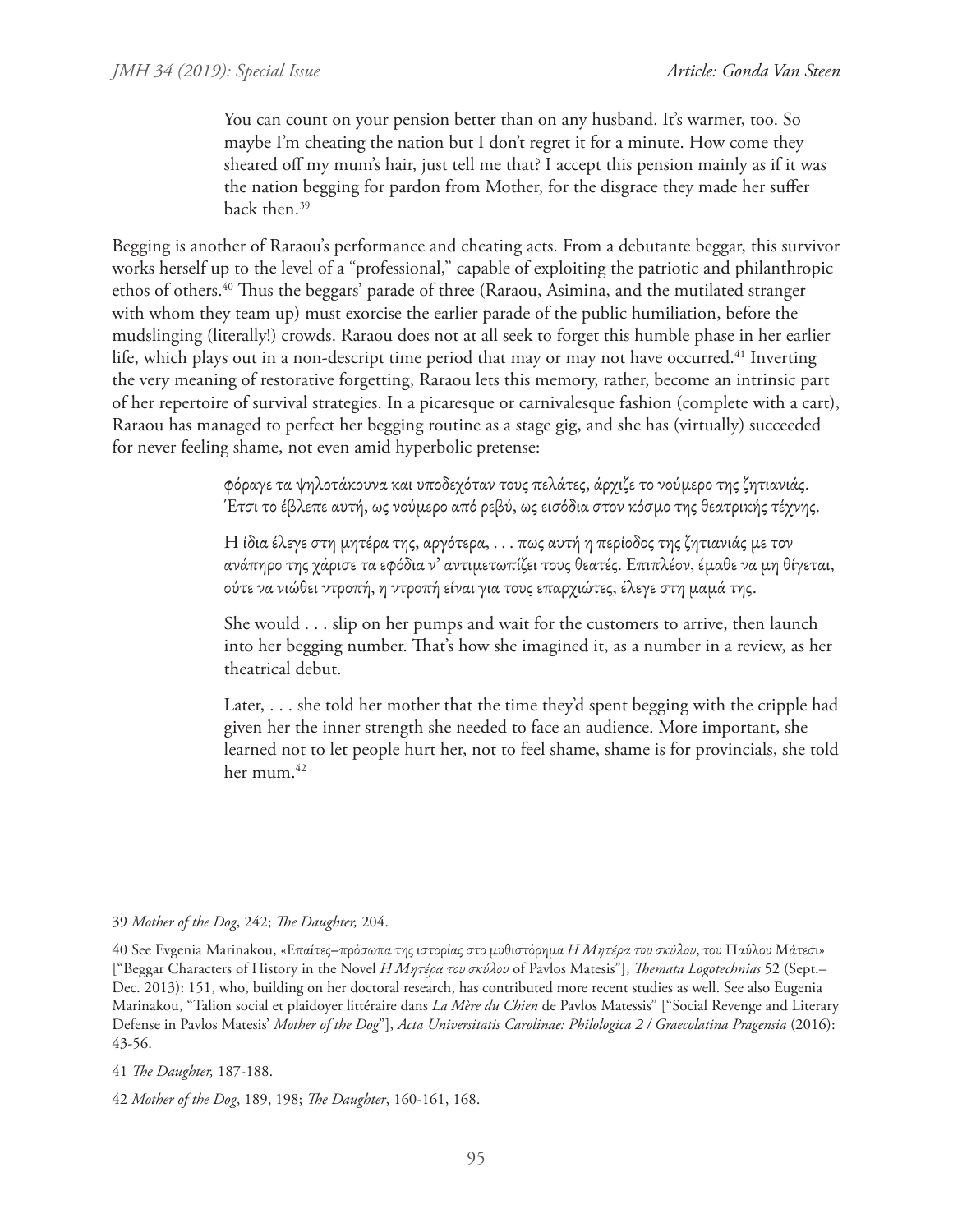#### *"Get that Dog out of here, get that Dog away from me"*

«Διώχτε το, Διώχτε το Σκυλί . . . τί γυρεύει ο Σκύλος, δεν είμαι η Μητέρα του»

"what's that Dog doing here, I'm not its mother"<sup>43</sup>

Raraou, who does not let shame stop her, is, however, deeply traumatized by the ritual of public shaming that the villagers made her mother undergo after the war was over. Asimina had taken first one, then another Italian soldier lover to be able to survive and feed her children. She was one of the humble, desperate, and powerless women whom the villagers branded as collaborating "whores" and from whom they exacted a cruel revenge: identifying female hair as a source of seduction, they shaved the heads of such "unpatriotic" women and subjected them to extreme humiliations and sometimes even to summary trials. But many powerful, upper-class Greek collaborators, male and female alike (the "big whores"; in the original Greek «μεγαλοπουτάνες»),<sup>44</sup> came out of the frenzied days of the Liberation unscathed. Some wealthy turncoats and high-placed traitors got off entirely scot-free. This discrimination at the expense of her mother is the only issue that strikes Raraou as a blatant social injustice, and, unlike any other wrong, it has a profound impact on her. As much as she tries to dispel this grievous (post)memory by way of irony and sarcasm, it simply conditions the rest of her life. Recalling the critical scene of her mother's debasement amid cruel village action, Raraou's stance of postmemory reverts back to traumatic memory. The entanglement of memory and postmemory in her person, identifying as she does with her mother, proves to be inexorable. Matesis conveys the need to revisit the past, even to reenact it, in order to better understand the sociopolitical present but also the private psyche.

Only Mrs. Kanello, the outspoken tomboy and partisan, stuck her neck out for Asimina and called for a stop to the public shaming, boldly accusing even the "people's courts," the purported new organs of popular justice, of replicating and therefore deepening the socio-economic divides.45 Without having the rhetoric, let alone the education, Mrs. Kanello bravely argued for solidarity among women, for a female support network amid the ever-present fear of first starvation and then retaliation.46 Raraou's mother received some support and sympathy from female neighbors, who grasped the daunting responsibility of her being a sole provider, at the time of the public humiliation and also thereafter, when she withdrew and refused to leave the house. The lack of proper rehabilitation that the chastised "mistress" faced marked a state of continued violence, against lower-class women in particular, which made a farce of the freedom promised after the Liberation.<sup>47</sup> Raraou only occasionally acknowledges the crucial female backing. While this memory holds a certain healing or redemptive value, it hardly tempers the heroine's critical outlook on the village, its inhabitants, and its resistance fighters and avengers. Raraou and Asimina try hard to maintain and, after the war, to

<sup>43</sup> *Mother of the Dog,* 164; *The Daughter*, 138-139.

<sup>44</sup> *The Daughter*, 129; *Mother of the Dog*, 153

<sup>45</sup> *The Daughter*, 129. [Page references to Reed's text appear in parenthesis, for easier consultation by those who are unfamiliar with, or are still studying Modern Greek].

<sup>46</sup> Ibid., 118, 129, 139-140.

<sup>47</sup> Ibid., 117, 128.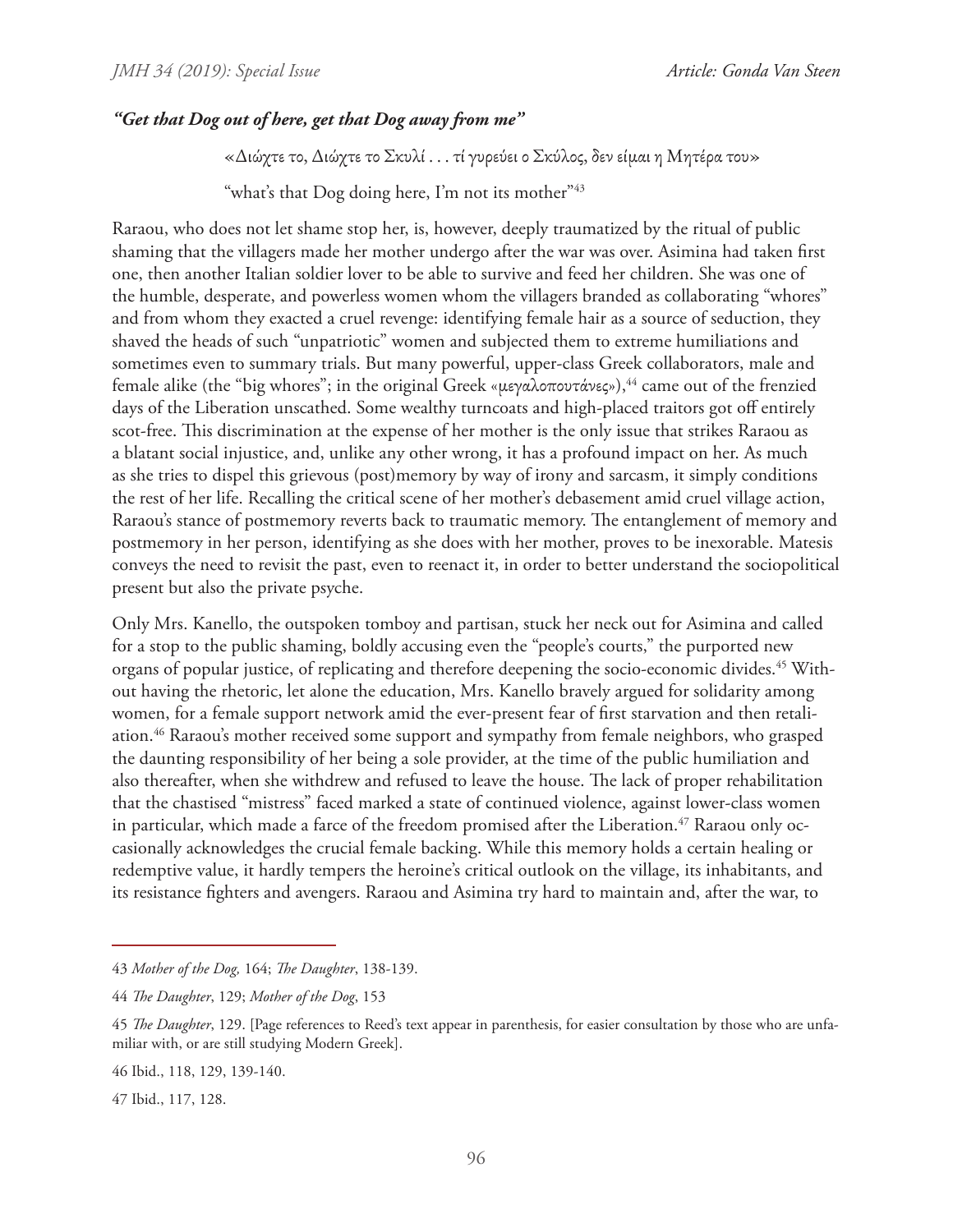restore bourgeois respectability and feminine, "lady-like," or motherly qualities. The actress' purchase of an apartment in the city must signal that she "has arrived."48 Mother and daughter have proven able to look upon the Italian occupiers as people, but they will never forgive the Nazi Germans—or the self-serving hypocrites from the village, for that matter. The language of Raraou's dislikes is visceral and definitive.

Under the guidance of the people's courts and the so-called upstanding citizens, the villagers subjected Asimina to a violent chastisement. Their "patriotism" was shallow and opportunistic, but it spurred a social aggression that victimized women, especially. The memory of this (heavily gendered) chastisement, even when diluted by cynicism and denial, leaves Raraou despising that kind of self-righteous patriotism and makes her, in the end, descend into madness. The injustice has fractured any sense of love, care, or safety that she has ever felt. Raraou associates such "sentimental" feelings (the kind that she is good at repressing) with the little pullet she looked after during the worst famine of the war years—until it suddenly died from starvation: "She was the only friend I ever had. Turned and looked me in the eye before she fell over and died."49 Opposed to the fragile chick stands the aggressive dog about which Raraou's mother hallucinated during the worst of her debasement.<sup>50</sup> This merciless dog scene has given the novel its title.<sup>51</sup> It is also what caused Raraou, who had been howling "like a beaten dog" to go into a seizure (in the original Greek «σαν σκύλος . . . αδικημένος», emphasizing injustice).<sup>52</sup> Raraou has since repressed the memory of this delirious episode that left her, at the moment of "rejection" by her distraught mother, incapable of producing human sounds. She claims not to recall much more than the nightmarish scene in which her mother and other "mistresses" were placed on a truck and paraded through the streets before abusive crowds, which threw even animal guts at the victims.<sup>53</sup> Raraou's denial of this paroxysm, her "banishing the traumatic memory from awareness,"54 is immediately followed by an outsider's refutation: "Of course she remembers but she won't talk about it."55 The insensitive interlocutor questions Raraou's memory loss and writes it off as another performance. The more Raraou emphasizes that she has started to forget, the more she invokes amnesia's therapeutic power, the less credible she sounds: "that's all I remember, nothing else. . . . And I said to myself, I'll always remember this day. And now look, I went and forgot the half of it …"56 Raraou's disturbance of memory, her supposed "forgetting" of an essentially

51 Ibid,. 204.

52 Ibid., 138; *Mother of the Dog*, 164.

53 *The Daughter*, 137.

54 Anastasiadis, "Trauma—Memory—Narration," 104.

55 *The Daughter*, 137. In the original Greek: «Θυμάται αλλά δεν τα λέει» (*Mother of the Dog*, 162). Matesis lets this astute observation in the third-person be made by one of the women who was exposed to the repulsive parade along with Asimina.

56 *The Daughter*, 139. In the original Greek: «…μόνο αυτά θυμάμαι, άλλα δεν θυμάμαι. . . . Και έλεγα θα τη θυμάμαι εγώ αυτή τη μέρα. Είδες τώρα που τη μισή την ελησμόνησα;» (*Mother of the Dog*, 164).

<sup>48</sup> Ibid., 115, 168, 187, and *passim*.

<sup>49</sup> *The Daughter,* 213. In the original Greek: «αυτή ήταν η μόνη συντροφιά που απόχτησα στο ζην μου. Γύρισε, και κοίταξε εμένα πριν γείρει και πεθάνει» (*Mother of the Dog*, 253-254).

<sup>50</sup> *The Daughter*, 135-139.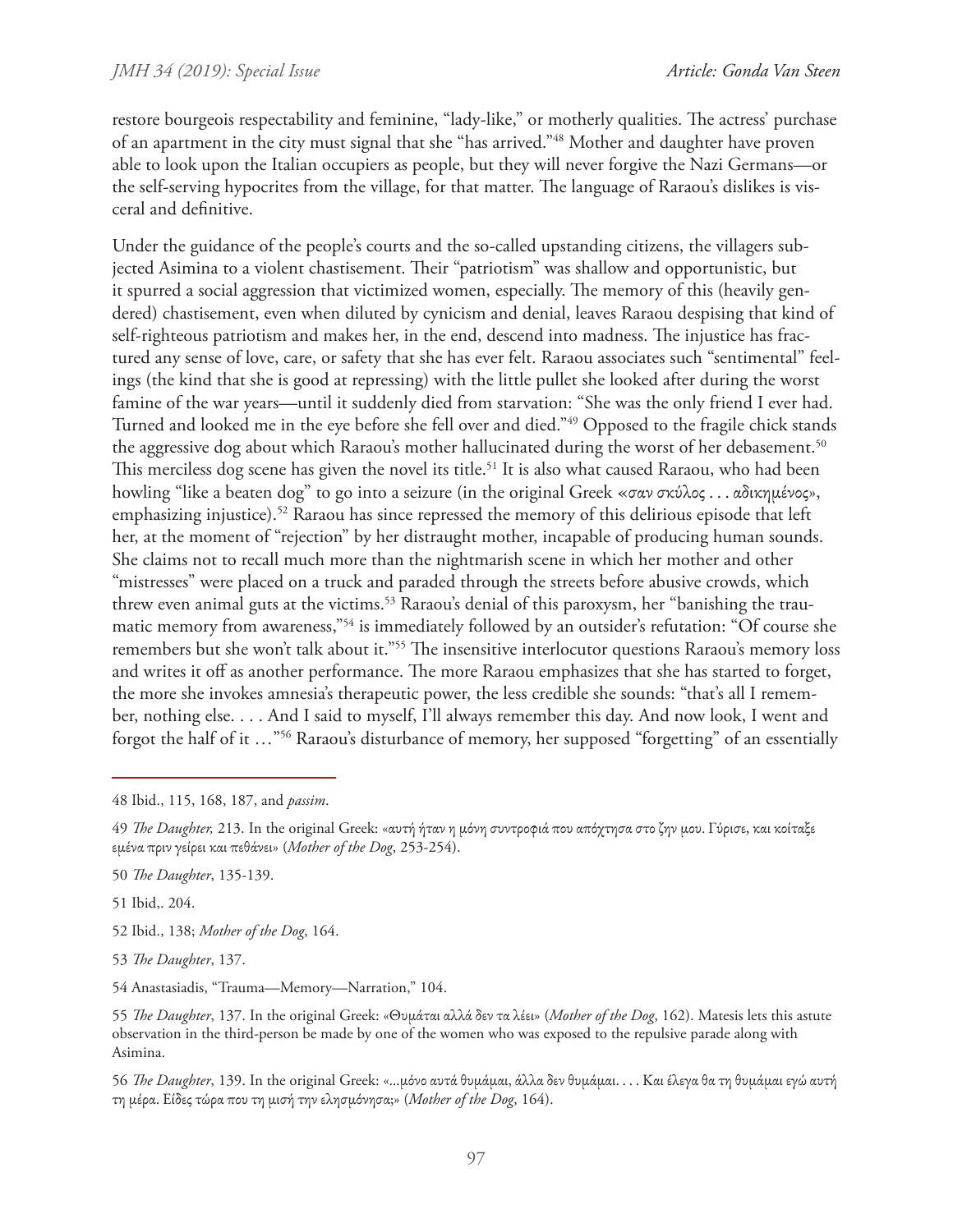unspeakable experience, is forever embedded in her remembrances; she cannot deny the interplay between the two, and neither can she clearly separate traumatic memory from second-generation memory. In later life, Raraou even mistakes her repressing of memories for an act of forgetting. The trauma and also the mnemonic dysfunction that has marked Raraou after devastating Asimina is forever associated with the Greek village and with the village mentality,<sup>57</sup> both haughtily rejected by a heroine who, nonetheless, keeps replicating them. The humiliating ordeal muted Asimina, who never spoke again except in her final moments. She then admits: "I never lost my voice. I just didn't want it no more. From back then. Don't cry."58 With her final breath, Asimina insists that her daughter should not bury her back in the village, should not even take her bones back there.<sup>59</sup>

## *"[I] Played the role of drowned woman number two"60*

The trial of the mother's mortification constituted the only moment of her daughter's utter defenselessness, of her complete lack of pretense, of the malfunctioning of any survival mechanism. For her subsequent self-preservation, Raraou engages the powers of illusion and performance. Eleni Papargyriou has posited that theatrical performance thus "absorbs the devastating effect of humiliation on the level of mimicry".<sup>61</sup> Matesis's dramatization (literally and metaphorically) of this performativity functions as a representational strategy that broadens the scope and tactics of the narrative.<sup>62</sup> Raraou stresses that various prior acting gigs had long honed her survival instinct, but not that this instinct failed in the face of the most painful ordeal of all. Reportedly, Raraou made her stage debut as punching bag, as a kick-ball, and moved "up" to further low-grade roles among motley crews, who have seen their acts upstaged by national and world events.<sup>63</sup> Very often, Raraou merely settled for what she could get:

> Λέω «τουρνέ μου» λες και ήμουνα η πρωταγωνίστρια. Είχα όμως και λόγια σ' αυτή την τουρνέ, μισή σελίδα διάλογο. . . . με μισθό κομπάρσας με πήραν, για οικονομία, αλλά ευκαιρία, τρελή ήμουνα να τους κάνω και κόνξες;

When I say "on tour" you might get the idea I was the star. But at least I got some lines of my own, a whole half page of dialogue, in fact. . . . of course I did it on the

<sup>57</sup> *The Daughter*, 209.

<sup>58</sup> Ibid., 208. In the original Greek: «Ποτέ μου δεν την είχα χαμένη τη φωνή μου. Δεν τη θέλησα πλέον. Από τότε. Μην κλαις και σώπα» (*Mother of the Dog*, 248).

<sup>59</sup> *The Daughter*, 209.

<sup>60</sup> Ibid., 89. In the original Greek: «έκανα τη δεύτερη πνιγμένη» (*Mother of the Dog*, 107).

<sup>61</sup> Eleni Papargyriou, *Reading Games in the Greek Novel* (London: Legenda, 2011), 119, n. 31.

<sup>62</sup> In the winter season of 2014-2015, Matesis's novel was staged by the Contemporary Theatre in Athens, under the directorship of Stavros Tsakiris. It was also translated in several European languages and was temporarily considered for a movie treatment. For further discussion of the cross-fertilization between Matesis's work as a dramatist and that as a novelist, see: Marinakou, "Talion social et plaidoyer littéraire," 45; Walter Puchner, *Ο Μαγικός κόσμος του υπερλογικού στα θεατρικά έργα του Π. Μάτεσι: Ερμηνευτικό δοκίμιο* [*The Magical World of the Hyperlogic in the Theatrical Works of Pavlos Matesis: Interpretive Essay*] (Athens: Ellinika Grammata, 2003), 23-24.

<sup>63</sup> *The Daughter*, 116.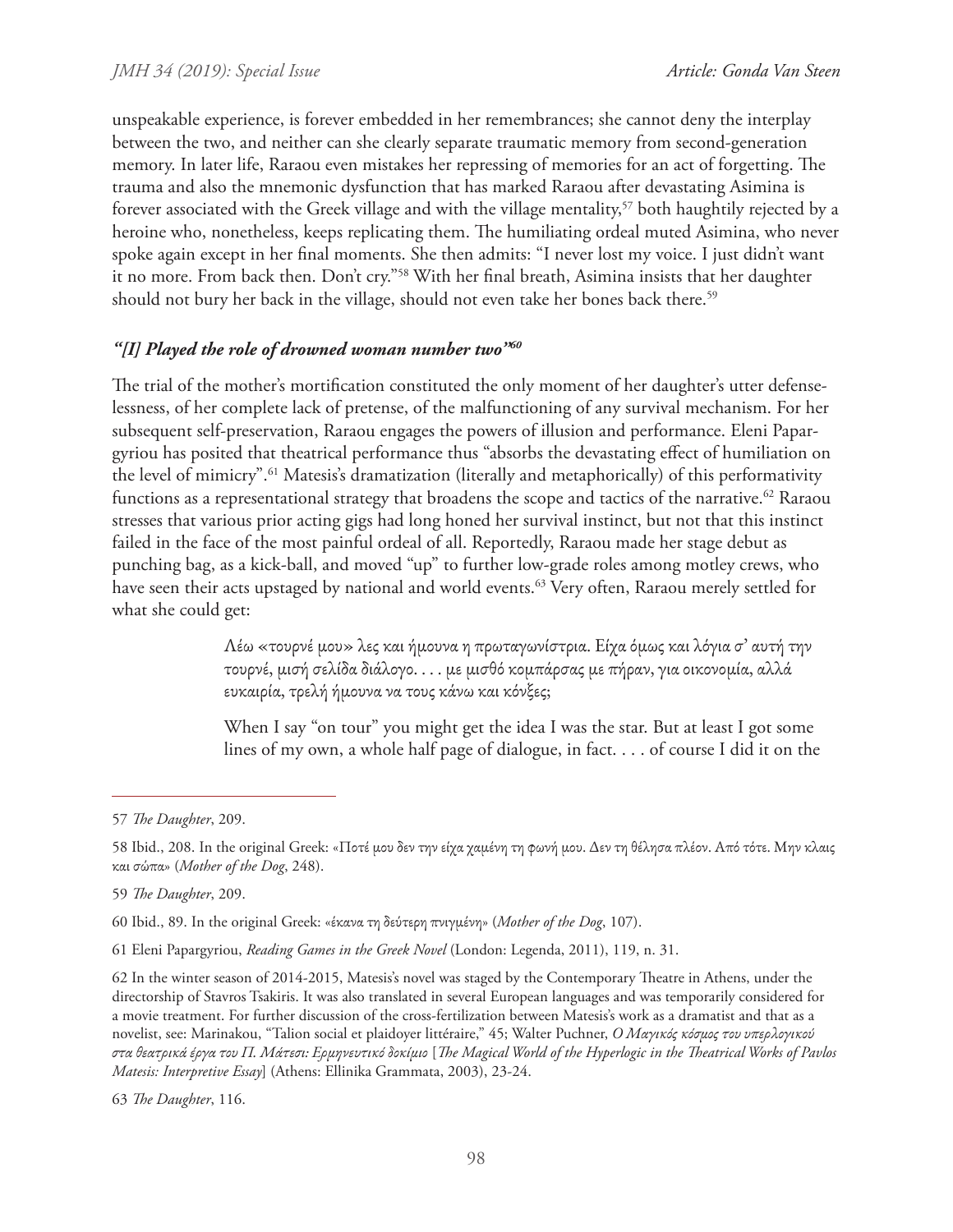cheap, extra's pay, but when opportunity knocks, who's going to spoil it by haggling?<sup>64</sup>

"Stardom," "triumph," or "glory" are all relative notions, of course. Raraou does not lack ambition. Ambition and vanity, however, keep disguising the actress' true vulnerability. Reality seeps through the cracks of some of Raraou's outrageous boasts, as when she recalls her role in a production called The Orphan's Daughter.<sup>65</sup> The heroine has learned to comprehend the world as a world of the stage. She has long coped with it by cynically deconstructing illusion and disillusion, success and shame. She has even managed to eke out a sense of self-esteem:

> της το χρωστάω αυτό της δεσποινίδος Σαλώμης, πρώτη αυτή ανακάλυψε τη ροπή μου. Δεν με διάλεξαν ως κόρη του κρεοπώλη τους, με μέσον, κάτι σπίθα είδαν αυτοί μέσα μου, κι έτσι μου άνοιξε ο δρόμος για τη μετέπειτα σταδιοδρομία μου.

> [I] have to thank Mlle Salome, she was the first one to unearth my natural talents. They didn't pick me just because I happened to be the tripe merchant's daughter, no, they saw that inner spark of mine and that's the story of how I got started on my future career.<sup>66</sup>

In search of validation, nonetheless, Raraou keeps up a web of delusions about her stage career, and she feeds on this delusion as much as on performance. Only by the end of the novel does Matesis disclose what really happened to his heroine's stage trajectory:

> Βέβαια, η αλήθεια, καλλιτεχνικώς δεν έχω καταξιωθεί ούτε αναγνωρισθεί ακόμη, ούτε τώρα που πλησιάζω πια να πάρω και τη σύνταξη ηθοποιού. Ρόλους μεγάλους δεν έχω δει ακόμη· συνήθως ρόλους βωβού προσώπου μου πρόσφεραν, ή νεκρής.

Of course I haven't really reached my peak as an artiste yet, haven't really got the recognition I deserved, not even now when I'm about to start drawing my actor's pension. Never really got to play any of the great roles; usually what I got was the non-speaking parts or the dead people.<sup>67</sup>

65 In the original Greek:

Στην πρεμιέρα . . . εθριάμβευσα. Το κοινό, όλο καλή κοινωνία, ανακουφίστηκε όταν είδε πως το παιδάκι έτρωγε χαστούκια και όλο το πετούσαν σαν τσουβάλι, αυτός ήταν ο ρόλος μου. . . . έσκαγα στο πάτωμα σαν καρπούζι, τσιμεντένιο δε το πάτωμα. Και μ' όλα ταύτα εγώ ούτε φώναξα ούτε έκλαψα, διότι από τότε μου άρεσε η δόξα. . . . και έτσι μπήκα στον κόσμο του Θεάτρου.

The premiere . . . was my triumph. The audience, all high-society people, was relieved when they saw the kid getting slapped around and tossed to and fro like an old rag doll; that's what my part was. . . . I fell plop on to the floor like a ripe watermelon, and a cement floor it was too. But even then I didn't let out a peep, not a tear; from that moment on, I was in it for the glory. . . . and that was how I entered the world of the Theatre.

*Mother of the Dog*, 101-102; *The Daughter*, 84.

66 *Mother of the Dog*, 101; *The Daughter*, 83.

67 *Mother of the Dog*, 225; *The Daughter*, 190.

<sup>64</sup> *Mother of the Dog,* 96; *The Daughter*, 79.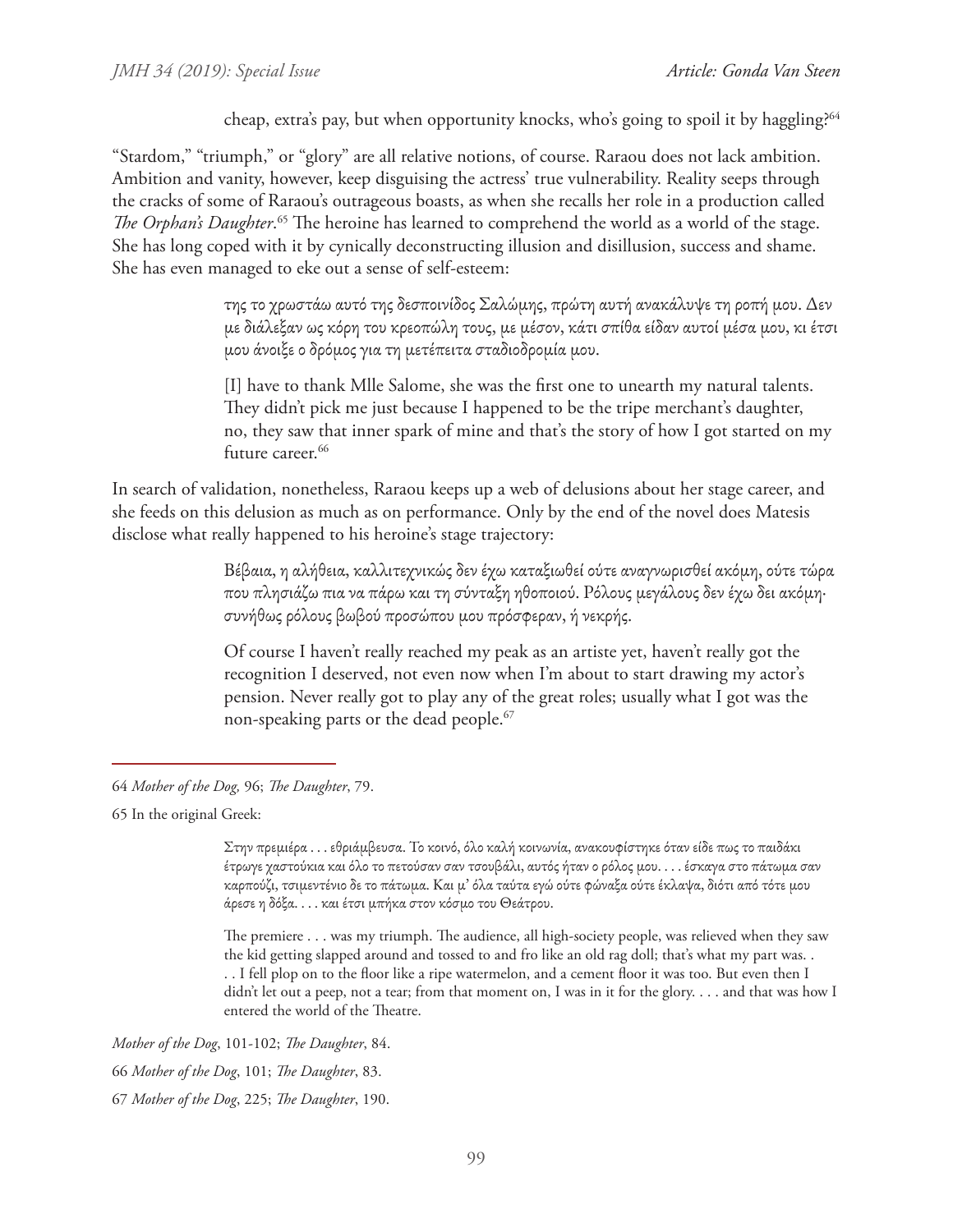The "truth" about Raraou first appears in the form of a reality check on her career, followed by a report of a psychiatric evaluation. The latter "Certificate of Psychiatric Examination" refers to Raraou as a "Member, National Federation of Stage Extras," and delivers the diagnosis of "compulsive confession" syndrome,<sup>68</sup> thereby confirming the reader's preliminary conclusions.<sup>69</sup> Here the reader receives proof that Raraou has been talking to her psychiatrist ("That's right, doctor"; «Μάλιστα, γιατρέ μου»)70 and that these conversations have had a therapeutic effect, bringing her closer to acknowledging at least some of the facts. The psychiatrist's examination reinforces that "investigation" and even "forensics" into memory, as part of the patient's sustained treatment, shape our understanding of postmemory (see above, n. 1). Raraou's account of her life story, her digressive but selective remembering make up the novel. While they do, the author appears to distance himself from the narration and the fictional speaker, who takes over.<sup>71</sup>

In addition, the psychiatric examination leaves Raraou "certified to be a virgin" («ευρέθη παρθένος»).72 Throughout the novel, however, Raraou has presented herself as sexually very experienced, to the point of being promiscuous. It, too, was all an act and a boast. It, too, drove a stream of her delusions. Raraou's feigned sex life was again presented as a performance, albeit the kind of performance whose disdain for men undercut gender expectations (in Judith Butler's sense of the words):<sup>73</sup> "It was all an act, I was only playing a role in bed. Never really liked it either but I pretended to out of courtesy and, besides, it paid."74 If Raraou's pretense sex was a performance act or even a lie, it was also, once more, an act of surviving against all odds, of coping, of overcoming trauma: "if my mother became a sinner by performing that act, I will never in my life perform that act";75 "And so it was that never once did the desire to touch a man's body overcome her."76 Raraou speaks with a great deal of hatred or contempt for men: "Talk about lustful! But when's the last time I met a man who wasn't?"77

75 *The Daughter*, 163. In the original Greek: «εφ' όσον απ' την πράξη αυτή η μητέρα μου κατέβηκε στους αμαρτωλούς, εγώ δεν θα την πραγματοποιήσω ποτέ μου αυτή την πράξη» (*Mother of the Dog*, 193).

<sup>68</sup> *The Daughter*, 193.

<sup>69</sup> This certificate («ΒΕΒΑΙΩΣΙΣ ΨΥΧΙΑΤΡΟΥ») of Raraou («εγγεγραμμένη εις το Σωματείον Κομπάρσων») delivers the diagnosis that reads in the original Greek «ιεράς εξομολογητικής μανίας», literally: a "sacred confessional madness." *Mother of the Dog*, 229.

<sup>70</sup> *The Daughter*, 213; *Mother of the Dog*, 253.

<sup>71</sup> Ada Katsiki-Gkivalou, «Ματιές στην πεζογραφία του Παύλου Μάτεσι» ["A Look at the Prose Writing of Pavlos Matesis"], *Themata Logotechnias* 25 (Jan. - April 2004): 82.

<sup>72</sup> *The Daughter*, 194; *Mother of the Dog*, 230.

<sup>73</sup> Judith Butler, *Gender Trouble: Feminism and the Subversion of Identity* (London: Routledge, 1999).

<sup>74</sup> *The Daughter*, 191-192. In the original Greek: «ηθοποιία, και στο κρεβάτι εγώ ρόλο εκτελούσα. Δεν το φχαριστιόμουνα το κρεβάτι, παράσταινα ότι μου άρεσε έτσι από ευγένεια, και από συμφέρον» (*Mother of the Dog*, 227).

<sup>76</sup> *The Daughter*, 164. In the original Greek: «Κι έτσι ποτέ δεν την κυρίεψε επιθυμία να αγγίξει σώμα αντρός» (*Mother of the Dog*, 193).

<sup>77</sup> T*he Daughter*, 189. In the original Greek: «Πολύ λάγνος. Αλλά σάμπως βρέθηκε στον δρόμο μου ποτέ άντρας που να μην είναι λάγνος;» (*Mother of the Dog*, 224). See also: "all men are destined to lust after me, because there's no other ticket for me to get ahead as an actress." (*The Daughter*, 163). In the original Greek: «Όλοι οι άντρες είναι απαραίτητο να με ποθούν, . . . διότι μόνο έτσι θα μου δοθεί το πασαπόρτι να διαπρέψω ως θεατρίνα» (*Mother of the Dog*, 192-193).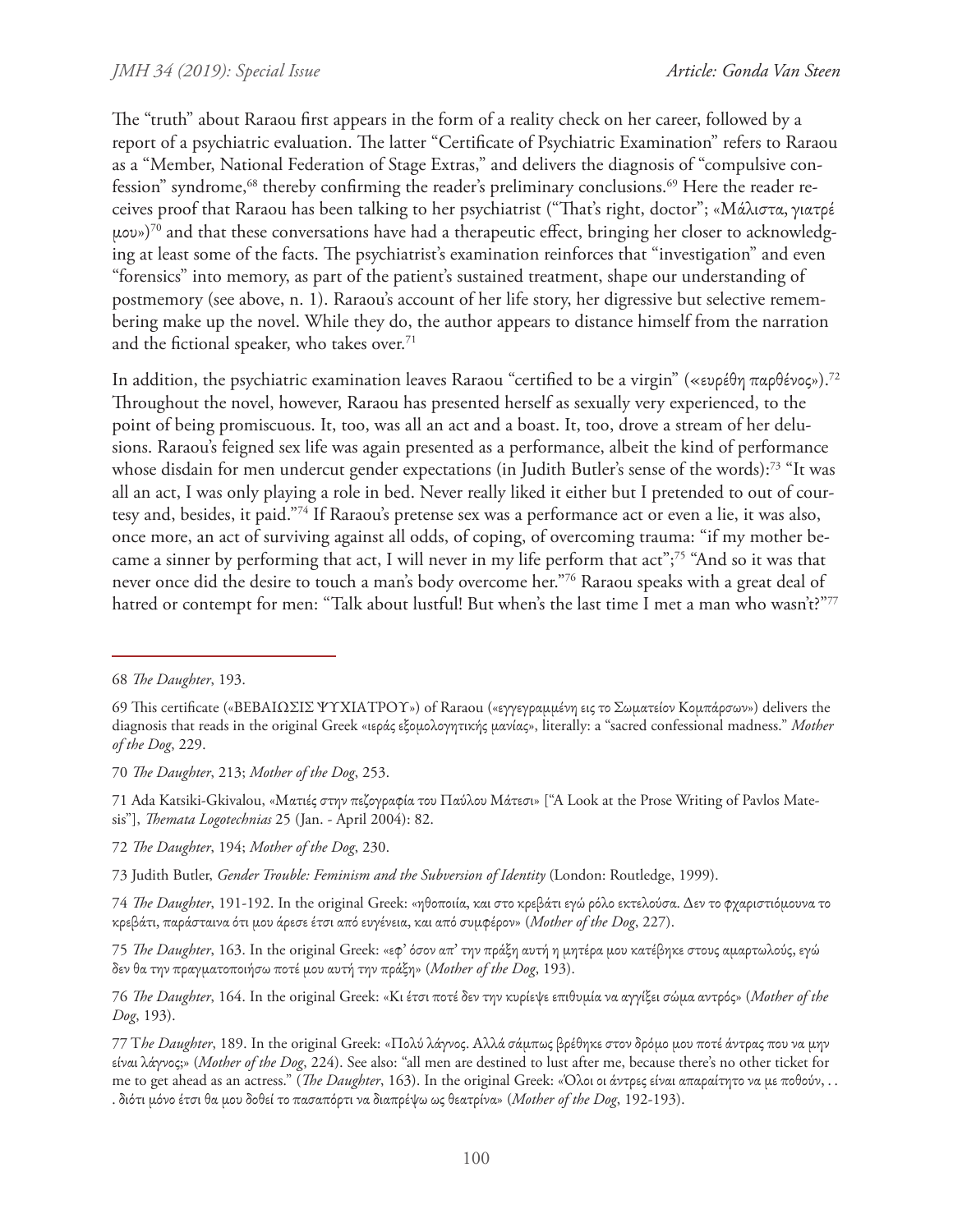Like all of Raraou's acts of pretense, the sex act, too, contains elements of her prostituting herself, of being easy while disparaging, nonetheless. The actress talks about sex as if it were just another annoying prerequisite as she sleeps her way to the "top." Her mentions of other women assert as much: "Madame Rita was the most respectable whore in Rampartville. A real star she was, I copied a lot of her tricks later on in my acting career."78

Raraou's career of lifelong pretense and dissociated memory turned out to be more effective than her acting career, which was marred by nervous breakdowns. The reader learns:

> Τον αέρα που είχε στη σκηνή της τον παραδέχτηκαν πάντα οι συνάδερφοι και οι θιασάρχες, ασχέτως αν στο τέλος, όταν έπαθαν βλάβη τα νεύρα της, δεν την έπαιρναν πλέον στη δουλειά επειδή είχε γίνει μπελαλού, άσε που είχε πάθει κρίση δύο φορές σε ώρα παραστάσεως, σε τουρνέ μάλιστα...

From fellow actors to stage directors, everybody admitted she had a kind of presence, even if she always seemed to end up in a nervous collapse which meant she wouldn't be hired for the next season. Plus she had a reputation for being trouble, not to mention her two fits on stage, on tour.  $.^{79}$ 

For these mental crises, which lay bare her repressed sensibilities, Raraou saves her last dissimulating explanation, which draws on her acquired petit-bourgeois status: "It was sort of aristocratic, nerves, none of those tumours and gynaecological things any woman can come down with. The kind of illness that made her feel like a big city girl."80 Raraou has done what she could to negate or stave off the impact of memory and postmemory, but she has thereby reified its very effects. Also, this postmemory cannot justify its "post-": the notion of postmemory falls short before the novel's space of fraught encounters between first and second-generation trauma, interior and exterior pain. The very close identification between mother and daughter, marginal individuals and missed generations, undercuts every "post-" and, rather, concentrates the gendered dimensions of memory. Thus, from a literary and postmodernist point of view, Matesis's novel acknowledges a form of gendered memory that is not past, not "post-," but that continues to feed off and fuel transmitted traumatic memory.

# *Conclusion*

Matesis's novel constitutes a fictional representation of trauma. The author narrates and dramatizes trauma through fiction, through a first-person, autodiegetic process of remembering that shifts to the third-person narration of a psychiatrist or other close observer.<sup>81</sup> Part of Raraou's complex but fragile psyche, however, refuses to recall and much prefers to create further fictions: the heroine resorts to

<sup>78</sup> *The Daughter*, 131. In the original Greek: «Η κυρία Ρίτα ήταν η πλέον σεβαστή πουτάνα των Επάλξεων. Πολύ βεντέττα, από κείνην αντέγραψα εγώ μερικά κολπάκια μετέπειτα στην καρριέρα μου ως ηθοποιός» (*Mother of the Dog*, 155).

<sup>79</sup> *Mother of the Dog*, 198-199; *The Daughter*, 168.

<sup>80</sup> *The Daughter*, 169. In the original Greek: «ήταν ασθένεια αριστοκρατική, νεύρα, όχι όγκοι και γυναικολογικά που μπορούν να τύχουνε στην καθεμία. Η ασθένειά της την έκανε πιο πρωτευουσιάνα» (*Mother of the Dog*, 199).

<sup>81</sup> For the longer sections of pages, see *The Daughter*, 157-186 and 137-139; or, in the original Greek text, *Mother of the Dog*, 185-220 and 162-164, respectively.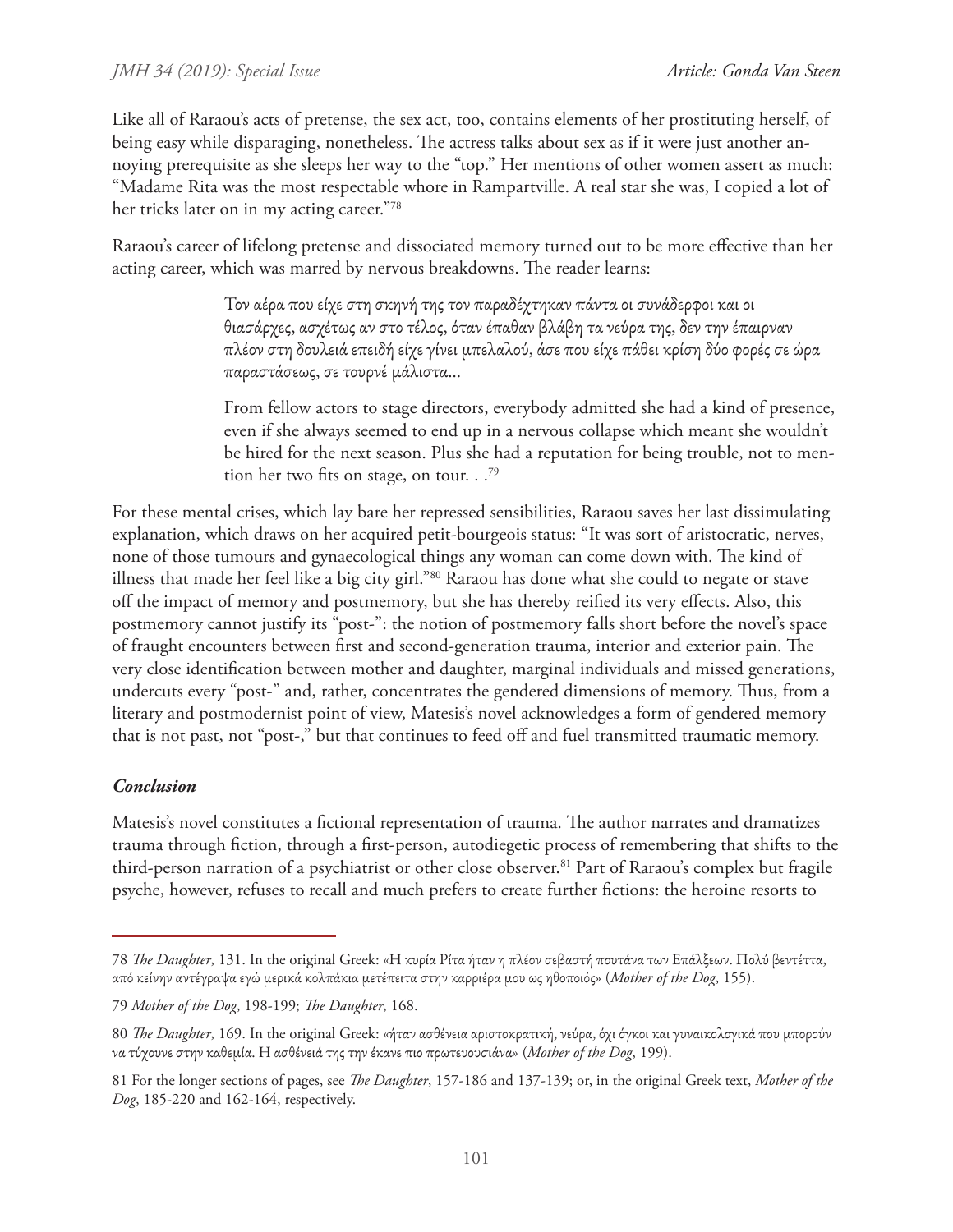*hypokritike* (υποκριτική), "true" acting (from her limited perspective), to maintain and legitimate a stance of hypocrisy, *hypokrisia* (υποκρισία), in which she has made herself entirely at home. Thus Matesis's novel produces an alternative narrativity that intertwines with a subversive kind of performativity. The author pushes at the borderlines between genres and realities, and he interrogates the notions of representation, narrative, and performance. He questions the realms of the politically and socially conscious without advertising his techniques or even his results. His anti-heroine Raraou, whose stage role of "punching bag" suggests *the* metaphor for her entire life, is a staunch survivor, but at what mental cost? Behind the metaphor still hides a character that, despite the many confessions, wants to remain elusive and indeterminate. This characterization of the main character and her trauma conditions the character of the narrative, which is permeated by techniques of dramatization as well. Characterization, theatricalization, narrative, and performance join forces to deliver a wry to satirical subversion of the nationalist master narrative, to question how destructive war experiences could ever be absorbed into the history of subsequent generations, or into the domain of the "post-," if the latter even exists for suffering female victims.

Taking up as much agency as she can, Raraou enacts herself as a person through theatrical display and pseudo-rhetorical confession. Her characterization is a product of her performance, but it is also performance itself. Genuine actions and performed acts blur, as in Raraou's purported sex acts. Only the realm of Raraou as daughter remains free from the trappings of performance—for its deliberate absence of pretense. It is the realm of the actress' single most successful performance—if only we can believe the first-person narrator of Matesis's persuasive novel. The layers of Raraou's performing cover hypocrisy, begging, having sex, remaining the recipient of blatant patronage, "prostituting oneself" in mediocre gigs, and much more. But then the reader learns that the protagonist actually never made it in the artists' world, that she was always an extra at best, and that she has suffered—and again repressed—nervous breakdowns. Matesis proves to be a master at creating elusive levels of confession, credibility, and fiction. He shifts narrations and time frames with ease, taking his reader through decades of a Modern Greek history of pretension. Asimina has withdrawn into speechlessness to exorcise the past, but Raraou has turned to confessional modes of performing. These modalities of coping co-exist, but Raraou's psychology of self-preservation still dictates the mood and language of the novel. Pretense becomes the vehicle, the sustained metonymy, of a social, economic, and political critique, to tell the story of—a series of repeated confessions of—performance *manqué*, of the actress and the nation alike. Personal history becomes national performance, deflating pride in the latter. Matesis suggests potential analogies between the past and the present, such as socio-economic inequities and class divides. He delivers a stinging cultural critique of the sociopolitical oppression sustained in contemporary Greece. He also (re)constructs a national "survivor" identity that remains impervious to nationalist rhetoric, religious conventions, or moral taboos. He thus provides alternative perspectives on the past and also frameworks for understanding the present.

Matesis's subversive but essentially postmodernist conception of literature and culture, which embeds thinking and writing (about) the historical novel of the 1990s, transforms national performance into intimate personal history, and vice versa. It turns any geographical space or setting into a private stage, including the space of sexual intimacy. Given its openness to memory and postmemory, this history written "from below" may add the colorations and accretions of a psychological and sensory history to (the nuances of) a political and factual history. Because Raraou's identification with her mother is nearly complete, her postmemory is still vivid and devastating memory. Thus her (book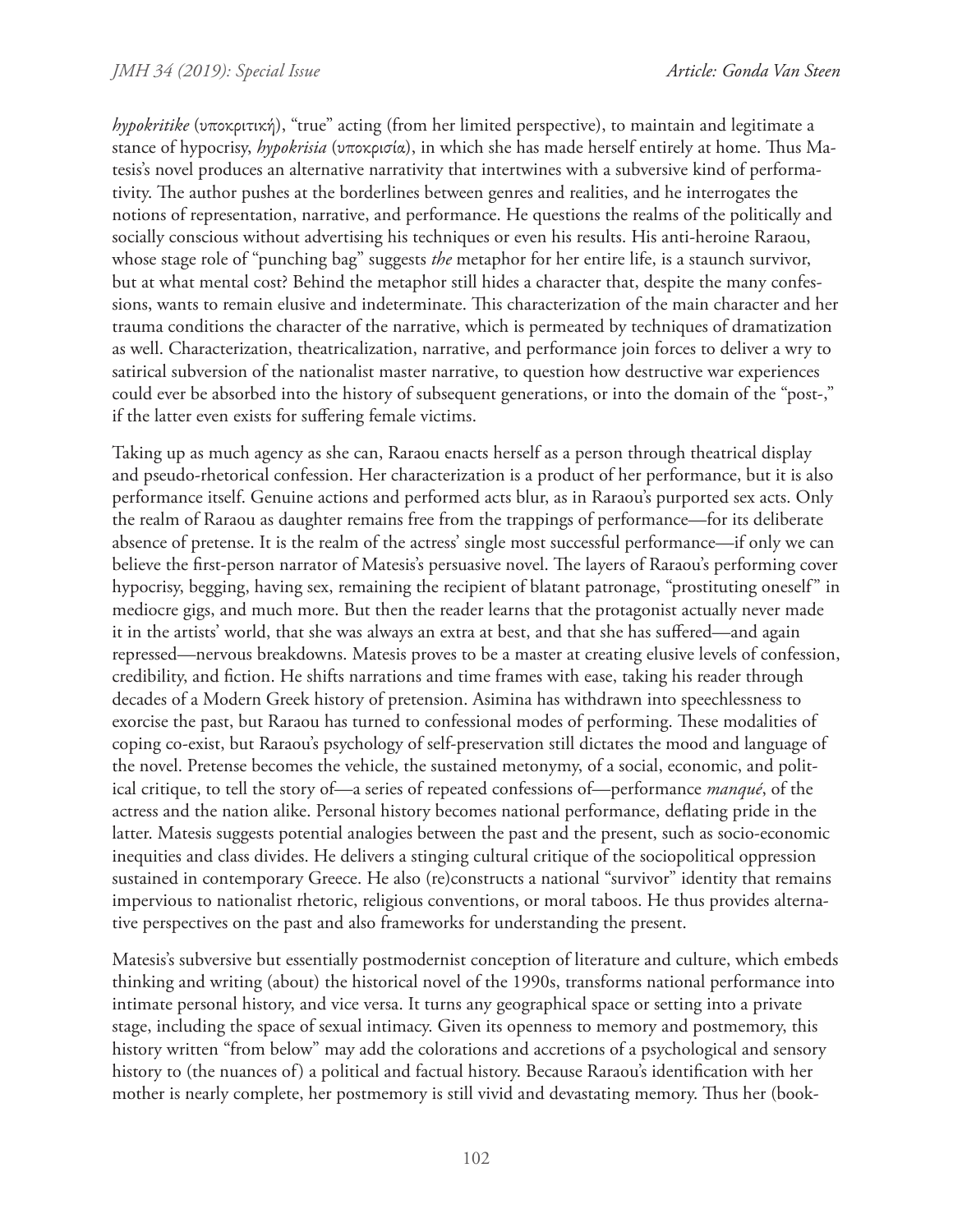length) testimony animates the modes in which the memories and postmemories of loss, separation, and susceptibility have intertwined with the transnational spheres of "established" Greek history, real and imagined alike.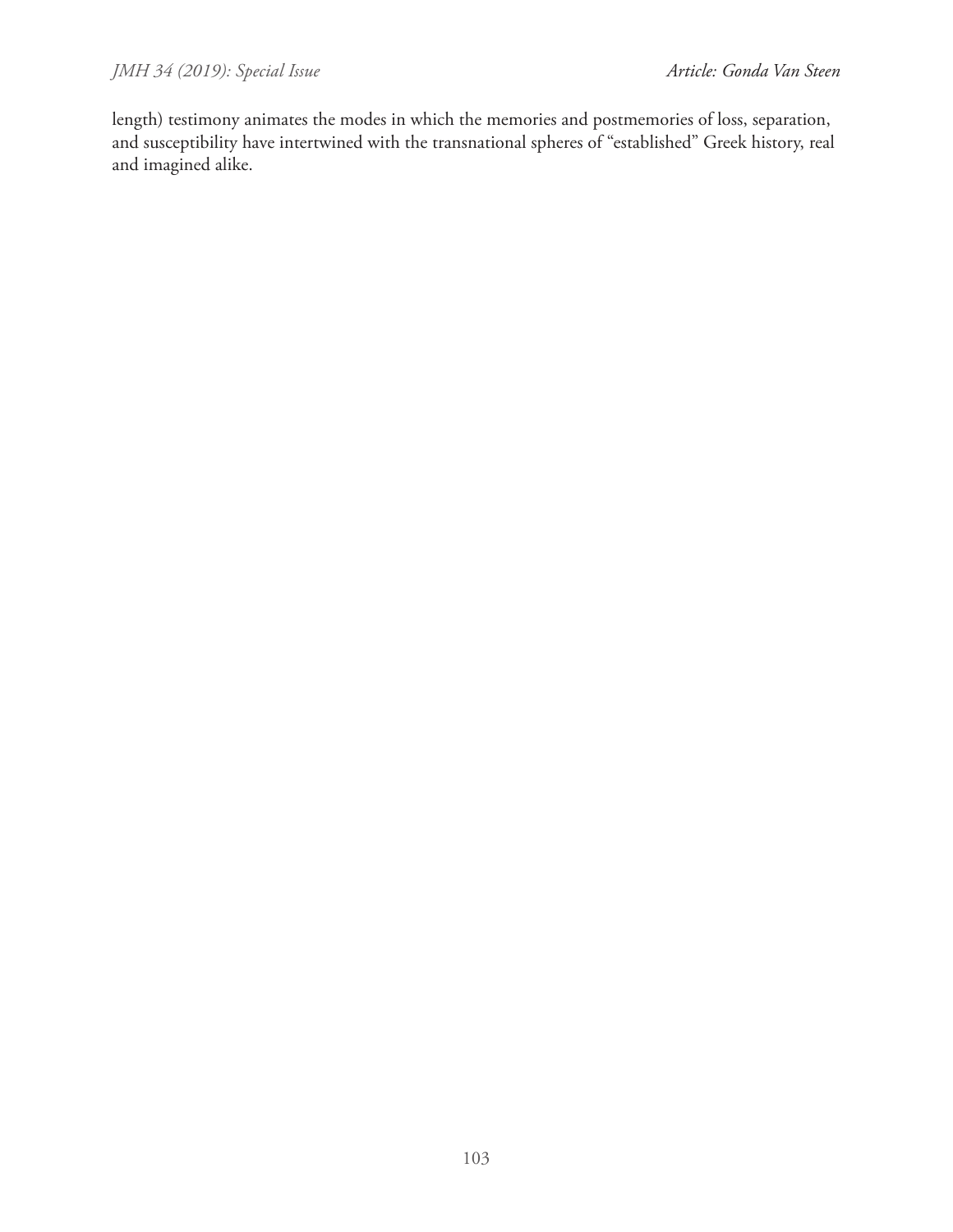### *Bibliography*

Anastasiadis, Athanasios. "Trauma—Memory—Narration: Greek Civil War Novels of the 1980s and 1990s." *Byzantine and Modern Greek Studies* 35, no. 1 (2011): 92-108.

———. "Transgenerational Communication of Traumatic Experiences: Narrating the Past from a Postmemorial Position." *Journal of Literary Theory* 6, no. 1 (2012): 1-24.

Butler, Judith. *Gender Trouble: Feminism and the Subversion of Identity.* London: Routledge, 1999.

Chrysomalli-Henrich, Kyriaki. «Σάτιρα και ειρωνεία: Στοιχεία ανατροπής της τραγικότητας στο *Η Μητέρα του σκύλου* του Παύλου Μάτεσι» ["Satire and Irony: Elements of Tragic Subversion in *Η Μητέρα του σκύλου* of Pavlos Matesis"]. In *Cultura Neogriega: Tradición y modernidad. Actas del III Congreso de Neohelenistas de Iberoamérica (Vitoria-Gasteiz, 2 de junio – 5 de junio de 2005)*, edited by Javier Alonso Aldama and Olga Omatos Sáenz, 329-340. Spain: Sociedad Hispánica de Estudios Neogriegos, Universidad del País Vasco, 2007.

Clogg, Richard. *A Concise History of Greece*. 3rd ed. Cambridge: Cambridge University Press, 2013.

- Close, David H. "The Road to Reconciliation? The Greek Civil War and the Politics of Memory in the 1980s." In *The Greek Civil War: Essays on a Conflict of Exceptionalism and Silences*, edited by Philip Carabott and Thanasis D. Sfikas, 257-278. Aldershot, UK: Ashgate, 2004.
- Danforth, Loring M., and Riki Van Boeschoten. *Children of the Greek Civil War: Refugees and the Politics of Memory*. Chicago: The University of Chicago Press, 2012.
- Davvetas, Nikos. *Η Εβραία νύφη: Μυθιστόρημα* [The Jewish Bride: A Novel]. Athens: Kedros, 2009.
- Demertzis, Nicolas [Nikos]. "The Drama of the Greek Civil War Trauma." In *Narrating Trauma: On the Impact of Collective Suffering*, edited by Ron Eyerman, Jeffrey C. Alexander, and Elizabeth Butler Breese, 133-161. Boulder, CO: Paradigm Publishers, 2011.
- Demertzis, Nicolas [Nikos] and Thanos Lipovats. *Φθόνος και μνησικακία: Τα πάθη της ψυχής και η κλειστή κοινωνία* [*Envy and Resentment: The Soul's Passions and the Closed Society*]. Athens: Polis, 2006.
- Demertzis, Nicolas [Nikos], Eleni Paschaloudi, and Giorgos Antoniou, editors. *Εμφύλιος: Πολιτισμικό τραύμα* [*Civil War: Cultural Trauma*]. Athens: Alexandreia, 2013.
- Gangi, Sarah, Alessandra Talamo, and Stefano Ferracuti. "The Long-Term Effects of Extreme War-Related Trauma on the Second Generation of Holocaust Survivors." *Violence and Victims* 24, no. 5 (2009): 687-700.
- Grigoratos, Dionysis, dir. *Fils de Grèce: Τα Παιδιά του Εμφυλίου* [*Sons of Greece: The Children of the Civil War*]. Athens: VILLAGE, 2015.

Hirsch, Marianne. "Past Lives: Postmemories in Exile." *Poetics Today* 17, no. 4 (1996): 659-686.

<sup>-.</sup> Family Frames: Photography, Narrative, and Postmemory. Cambridge, MA: Harvard University Press, 1997.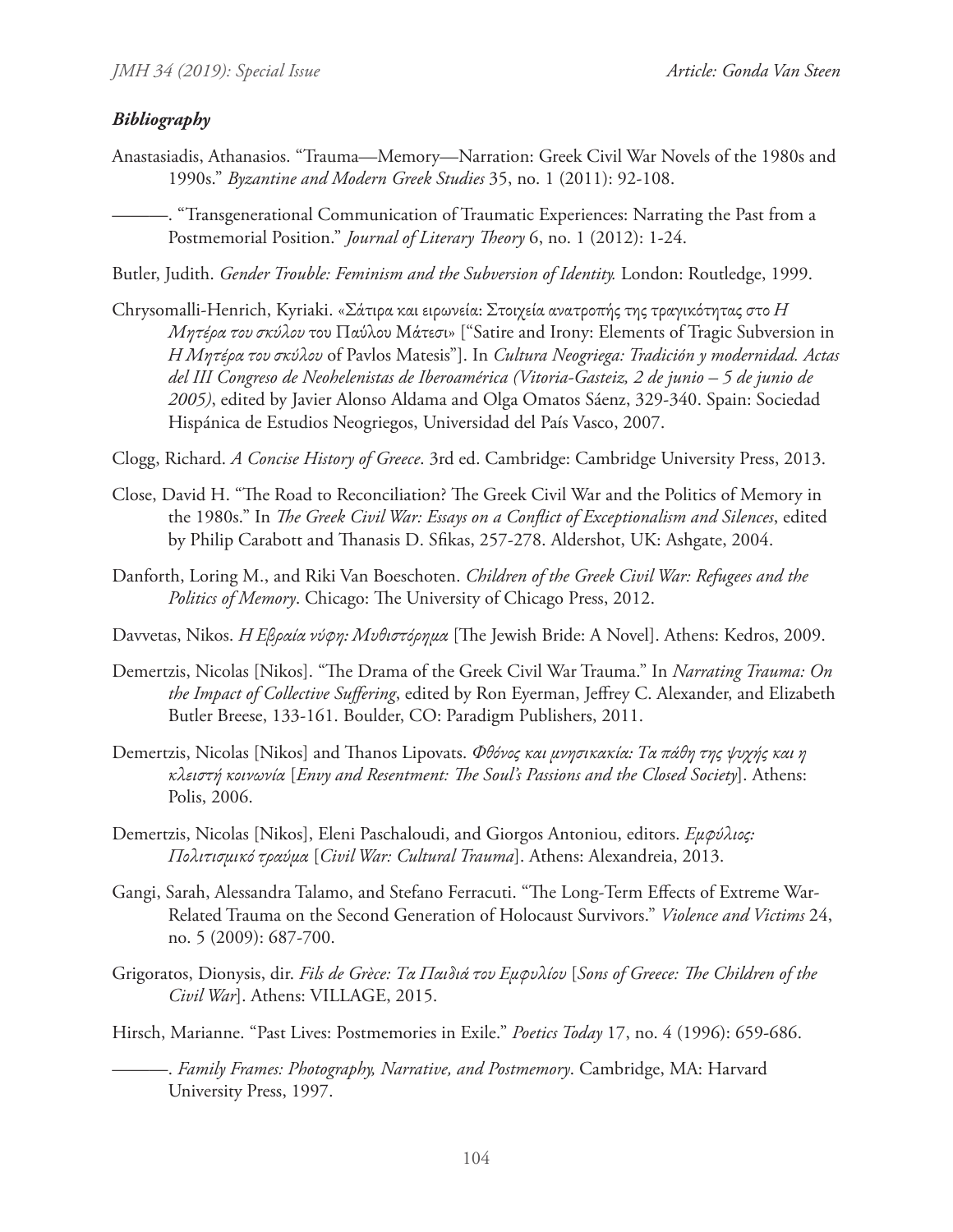Hirsch, Marianne. "The Generation of Postmemory." *Poetics Today* 29, no. 1 (2008): 103-128.

- Katsiki-Gkivalou, Ada. «Ματιές στην πεζογραφία του Παύλου Μάτεσι» ["A Look at the Prose Writing of Pavlos Matesis"]. *Themata Logotechnias* 25 (Jan.–April 2004): 79-83.
- Kornetis, Kostis. "Public History and the Issue of Torture under the Colonels' Regime in Greece." *Ricerche Storiche* 44, no. 1 (2014): 81-100.
- Kourtovik, Dimosthenis. Review of *Η Μητέρα του σκύλου· Mυθιστόρημα*, by Pavlos Matesis. In *Ημεδαπή εξορία· Κείμενα για την ελληνική λογοτεχνία 1986-1991* [*Half-Exile: Essays on Greek Literature, 1986-1991*], 120-129. Athens: Opera, 1991.
- Maglinis, Elias. *Η Ανάκριση*. Translated into English as *The Interrogation* by Patricia Felisa Barbeito. Birmingham: University of Birmingham, 2013.
- Marinakou, Evgenia. «Επαίτες‒πρόσωπα της ιστορίας στο μυθιστόρημα *Η Μητέρα του σκύλου*, του Παύλου Μάτεσι» ["Beggar Characters of History in the Novel *Η Μητέρα του σκύλου* of Pavlos Matesis"]. *Themata Logotechnias* 52 (Sept.–Dec. 2013): 147-161.
	- ———. "Talion social et plaidoyer littéraire dans *La Mère du Chien* de Pavlos Matessis" ["Social Revenge and Literary Defense in Pavlos Matesis' *Mother of the Dog*"]. *Acta Universitatis Carolinae: Philologica* 2 / *Graecolatina Pragensia* (2016): 43-56.
- Matesis, Pavlos. *Η Μητέρα του σκύλου: Mυθιστόρημα* [*The Mother of the Dog: A Novel*]. Athens: Kastaniotis, 1990. Translated into English as *The Daughter* by Fred A. Reed. London: Arcadia Books, 2002.
- Papargyriou, Eleni. *Reading Games in the Greek Novel*. London: Legenda, 2011.
- Puchner, Walter. *Ο Μαγικός κόσμος του υπερλογικού στα θεατρικά έργα του Π. Μάτεσι· Ερμηνευτικό δοκίμιο* [*The Magical World of the Hyperlogic in the Theatrical Works of Pavlos Matesis: Interpretive Essay*]. Athens: Ellinika Grammata, 2003.
- Richman, Sophia. *Mended by the Muse: Creative Transformations of Trauma*. New York: Routledge, 2014.
- Tsaknias, Spyros. Review of *Η Μητέρα του σκύλου: Mυθιστόρημα*, by Pavlos Matesis. In *Πρόσωπα και μάσκες* [*Characters and Masks*], 137-141. Athens: Nefeli, 2000.
- Tsatsoulis, Dimitris. «Οι Εκδοχές της αλήθειας: Για τις αφηγηματικές τεχνικές και τις γλωσσικές ανατροπές στη *Μητέρα του σκύλου* του Παύλου Μάτεσι» ["Versions of the Truth: About the Narratological Techniques and the Linguistic Subversions in *Η Μητέρα του σκύλου* of Pavlos Matesis"]. In *Η Περιπέτεια της αφήγησης· Δοκίμια Αφηγηματολογίας για την Eλληνική και Ξένη Πεζογραφία* [*The Adventure of the Narrative: Essays on Narratology and Greek and Foreign Prose Writing*], 183-202. Athens: Ellinika Grammata, 1997.
- Tziovas, Dimitris. *The Other Self: Selfhood and Society in Modern Greek Fiction*. Lanham, MD: Lexington Books, 2003.